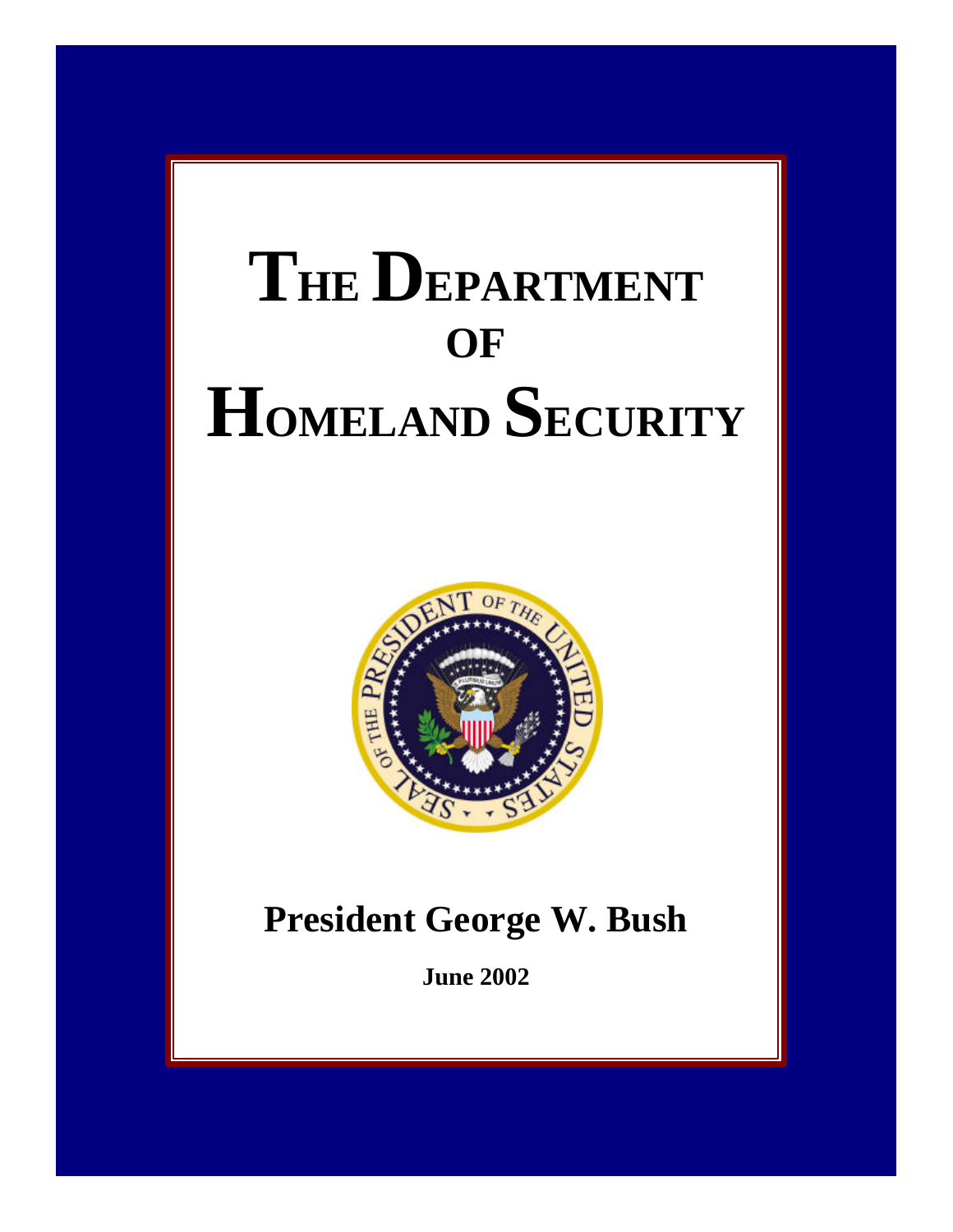# **THE DEPARTMENT OF HOMELAND SECURITY**

The President's most important job is to protect and defend the American people. Since September 11, all levels of government have cooperated like never before to strengthen aviation and border security, stockpile more medicines to defend against bioterrorism, improve information sharing among our intelligence agencies, and deploy more resources and personnel to protect our critical infrastructure.

The changing nature of the threats facing America requires a new government structure to protect against invisible enemies that can strike with a wide variety of weapons. Today no one single government agency has homeland security as its primary mission. In fact, responsibilities for homeland security are dispersed among more than 100 different government organizations. America needs a single, unified homeland security structure that will improve protection against today's threats and be flexible enough to help meet the unknown threats of the future.

The President proposes to create a new Department of Homeland Security, the most significant transformation of the U.S. government in over a half-century by largely transforming and realigning the current confusing patchwork of government activities into a single department whose primary mission is to protect our homeland. The creation of a Department of Homeland Security is one more key step in the President's national strategy for homeland security.

Immediately after last fall's attack, the President took decisive steps to protect America – from hardening cockpits and stockpiling vaccines to tightening our borders. The President used his maximum legal authority to establish the White House Office of Homeland Security and the Homeland Security Council to ensure that our federal response and protection efforts were coordinated and effective. The President also directed Homeland Security Advisor Tom Ridge to study the federal government as a whole to determine if the current structure allows us to meet the threats of today while anticipating the unknown threats of tomorrow. After careful study of the current structure – coupled with the experience gained since September 11 and new information we have learned about our enemies while fighting a war – the President concluded that our nation needs a more unified homeland security structure. In designing the new Department, the Administration considered a number of homeland security organizational proposals that have emerged from outside studies, commissions, and Members of Congress.

The Department of Homeland Security would make Americans safer because our nation would have:

- ÿ **One department whose primary mission is to protect the American homeland;**
- ÿ **One department to secure our borders, transportation sector, ports, and critical infrastructure;**
- ÿ **One department to synthesize and analyze homeland security intelligence from multiple sources;**
- ÿ **One department to coordinate communications with state and local governments, private industry, and the American people about threats and preparedness;**
- ÿ **One department to coordinate our efforts to protect the American people against bioterrorism and other weapons of mass destruction;**
- ÿ **One department to help train and equip for first responders;**
- ÿ **One department to manage federal emergency response activities; and**
- ÿ **More security officers in the field working to stop terrorists and fewer resources in Washington managing duplicative and redundant activities that drain critical homeland security resources.**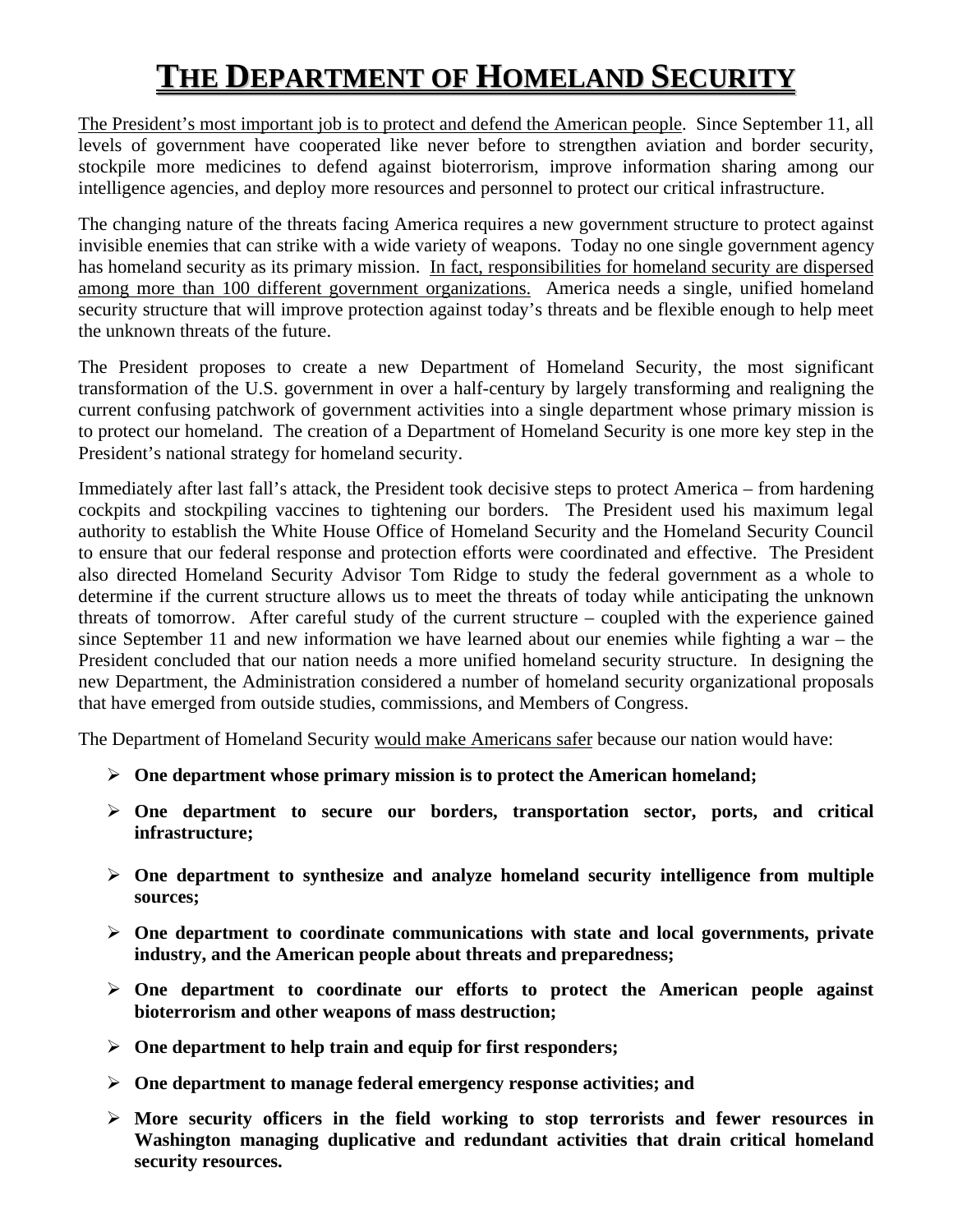also manage national efforts to develop diagnostics, vaccines, antibodies, antidotes, and other countermeasures.

Science and Technology. In the war against terrorism, America's vast science and technology base provides us with a key advantage. The Department would press this advantage with a national research and development enterprise for homeland security comparable in emphasis and scope to that which has supported the national security community for more than fifty years. The new Department would consolidate and prioritize the disparate homeland security related research and development programs currently scattered throughout the Executive Branch. It would also assist state and local public safety agencies by evaluating equipment and setting standards.

# **INFORMATION ANALYSIS AND INFRASTRUCTURE PROTECTION**

**Intelligence and Threat Analysis.** The Department would fuse and analyze intelligence and other information pertaining to threats to the homeland from multiple sources – including the CIA, NSA, FBI, INS, DEA, DOE, Customs, DOT and data gleaned from other organizations. The Department would merge under one roof the capability to identify and assess current and future threats to the homeland, map those threats against our current vulnerabilities, issue timely warnings, and immediately take or effect appropriate preventive and protective action. An important partner with the Department's intelligence and threat analysis division will be the newly formed FBI Office of Intelligence. The new FBI and CIA reforms will provide critical analysis and information to the new Department.

**Protecting America's Critical Infrastructure.** The Department would be responsible for comprehensively evaluating the vulnerabilities of America's critical infrastructure, including food and water systems, agriculture, health systems and emergency services, information and telecommunications, banking and finance, energy (electrical, nuclear, gas and oil, dams), transportation (air, road, rail, ports, waterways), the chemical and defense industries, postal and shipping entities, and national monuments and icons. Working closely with state and local officials, other federal agencies, and the private sector, the Department would help ensure that proper steps are taken to protect high-risk targets.

# **OTHER KEY COMPONENTS**

**State/Local Government & Private Sector Coordination.** The Department would consolidate and streamline relations with the federal government for America's state and local governments. The new Department would contain an intergovernmental affairs office to coordinate federal homeland security programs with state and local officials. This new Department would give state and local officials one primary contact instead of many when it comes to matters related to training, equipment, planning, and other critical needs such as emergency response.

**Secret Service**. The Department would incorporate the Secret Service, which would report directly to the Secretary. The Secret Service would remain intact and its primary mission will remain the protection of the President and other government leaders. The Secret Service would also continue to provide security for designated national events, as it did for the recent Olympics and the Super Bowl.

**The White House Office of Homeland Security and the Homeland Security Council.** The White House Office of Homeland Security and the Homeland Security Council will continue to play a key role, advising the President and coordinating a vastly simplified interagency process.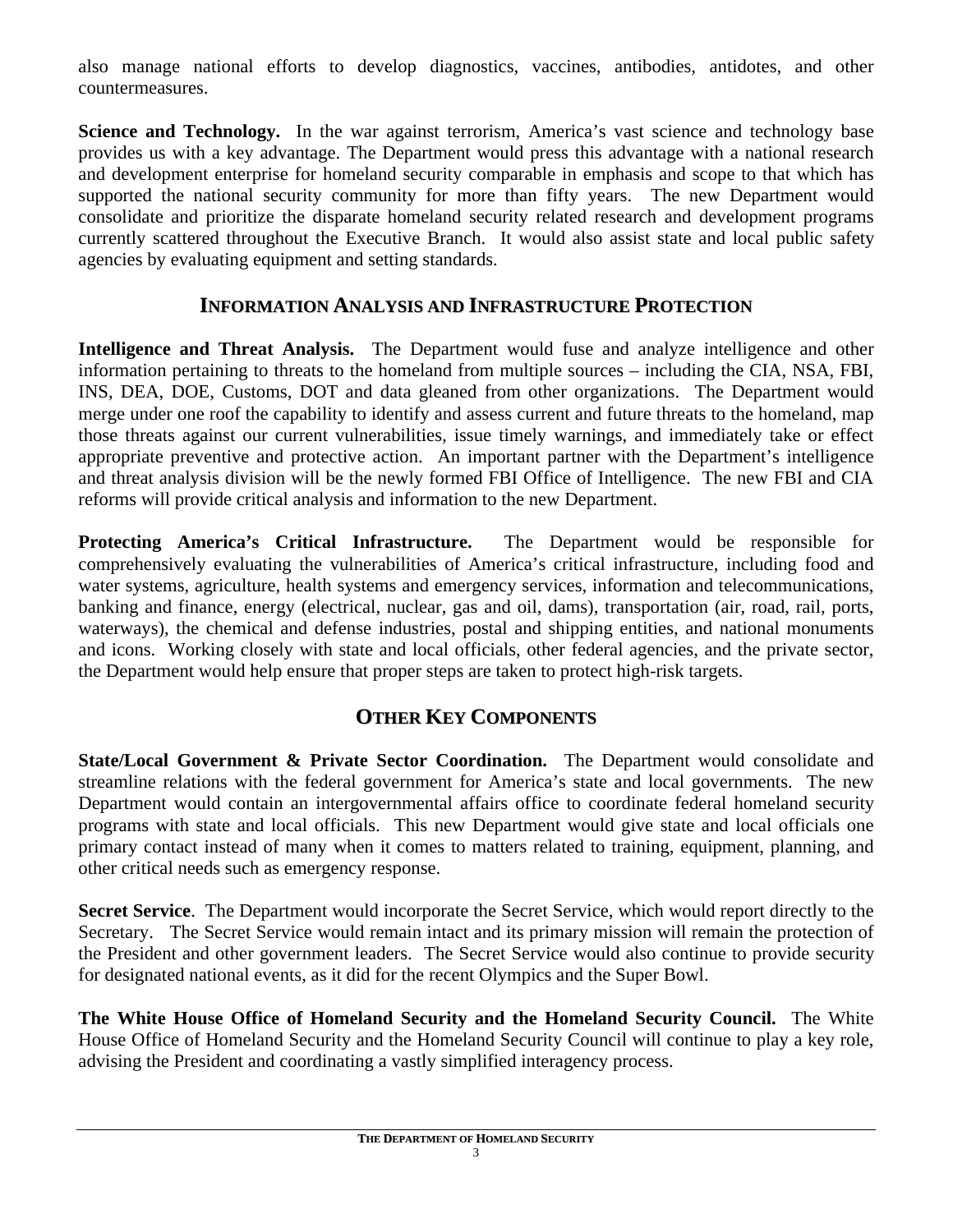**Non-Homeland Security Functions.** The new Department would have a number of functions that are not directly related to securing the homeland against terrorism. For instance, through FEMA, it would be responsible for mitigating the effects of natural disasters. Through the Coast Guard, it would be responsible for search and rescue and other maritime functions. Several other border functions, such as drug interdiction operations and naturalization, and would also be performed by the new Department.

# **INTERIM STEPS**

The President – using the maximum legal authority available to him – created the Office of Homeland Security and the Homeland Security Council in the weeks following the attack on America as an immediate step to secure the homeland. Since then, the government has strengthened aviation and border security, stockpiled more medicines to defend against bio-terrorism, improved information sharing among our intelligence agencies, and deployed more resources and personnel to protect our critical infrastructure.

The White House Office of Homeland Security will continue to coordinate the federal government's homeland security efforts and to advise the President on a comprehensive Homeland Security strategy. The current components of our homeland security structure will continue to function as normal and there will be no gaps in protection as planning for the new Department moves forward.

Preliminary planning for the new Department has already begun. The formal transition would begin once Congress acts on the President's proposal and the President signs it into law. The President calls on Congress to establish the new Department by the close of their current session – with full integration of the constituent parts occurring over a phased-in period.

# **SPECIFIC EXAMPLES OF HOW THE NEW DEPARTMENT WILL MAKE AMERICA SAFER**

# **EXAMPLE: REMOVING BARRIERS TO EFFICIENT BORDER SECURITY**

Currently, when a ship enters a U.S. port, Customs, INS, the Coast Guard, the U.S. Department of Agriculture, and others have overlapping jurisdictions over pieces of the arriving ship. Customs has jurisdiction over the goods aboard the ship. INS has jurisdiction over the people on the ship. The Coast Guard has jurisdiction over the ship while it is at sea. Even the Department of Agriculture has jurisdiction over certain cargoes. Although the Coast Guard does have the authority to act as an agent for these other organizations and assert jurisdiction over the entire vessel, in practice the system has not worked as well as it could to prevent the illegal entry of potential terrorists and instruments of terror.

Consider this scenario: if the Coast Guard stops a ship at sea for inspection and finds there are illegal immigrants on the ship, the Coast Guard relies on the INS to enforce U.S. immigration law and prevent their entry. If the Coast Guard finds potentially dangerous cargo, it relies on Customs to seize the dangerous cargo. Unfortunately, these organizations may not always share information with each other as rapidly as necessary.

So, instead of arresting potential terrorists and seizing dangerous cargo at sea, our current structure can allow these terrorists to enter our ports and potentially sneak into our society. The system might also allow the dangerous cargo to actually enter our ports and threaten American lives.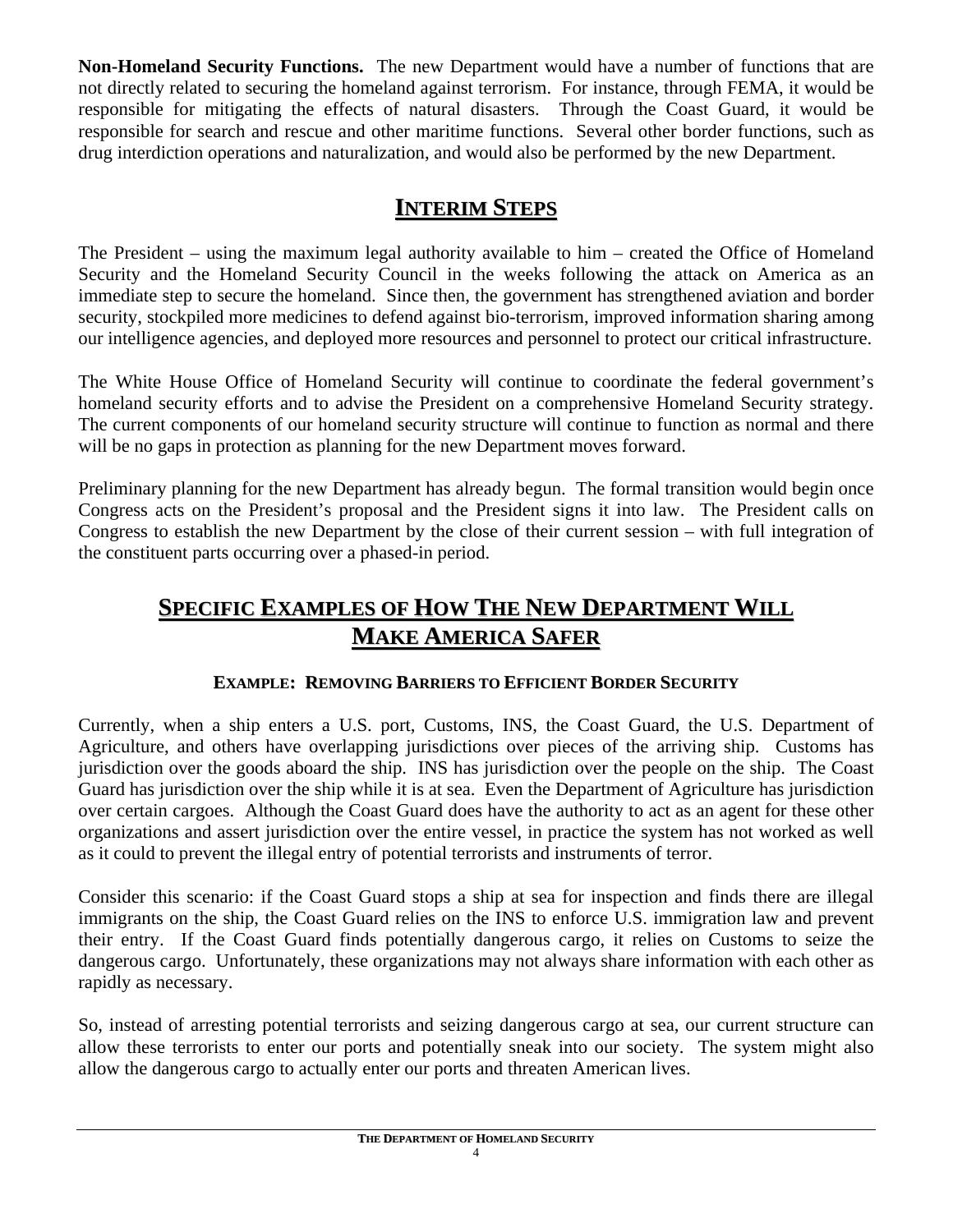Under the President's proposal, the ship, the potentially dangerous people, and the dangerous cargo would be seized at sea by one Department that has no question about either its mission or its authority to prevent them from reaching our shores.

## **EXAMPLE: PROTECTING OUR NATION'S CRITICAL INFRASTRUCTURE**

Nearly five million Americans live within a five mile radius of the most hazardous chemical facilities in the nation. Right now there is no single agency in the government whose core mission is to protect against and respond to an attack on one of these major facilities.

Consider the current homeland security apparatus facing a non-citizen that intends to enter our nation and attack one of our chemical facilities. At our border, INS, Customs, Border Patrol, the Coast Guard, and others share jurisdiction over preventing this person's entry. These government organizations may or may not share information, which makes it possible that this potential terrorist might slip through the cracks.

Currently, at least twelve different government entities oversee the protection of our critical infrastructure. These many government entities may or may not share all information, and state and local governments must work with twelve separate contacts just to help protect their local infrastructure.

Under the President's proposal, the same Department that analyzes intelligence data on the potential terrorist who wants to attack the chemical plant would also be the same Department that can simultaneously alert our border security operatives, alert all of our hazardous materials facilities to ensure that they are prepared to meet this specific new threat from this specific terrorist, and alert all of the affected communities.

#### **EXAMPLE: COMMUNICATING TO THE AMERICAN PEOPLE**

Currently, if a chemical or biological attack were to occur, Americans could receive warnings and health care information from a long list of government organizations, including HHS, FEMA, EPA, GSA, FBI, DOJ, OSHA, OPM, USPS, DOD, USAMRIID, and the Surgeon General – not to mention a cacophony of state and local agencies.

There is currently no single organization with operational responsibility that could communicate with the American people in a clear, concise, and consistent voice.

Consider another recent example. Information was provided to local law enforcement entities by multiple U.S. government organizations about potential threats to the Brooklyn Bridge, apartment complexes, shopping malls, the Statue of Liberty, subways and public transit systems, our oil and gas infrastructure, and our financial system.

Under the President's proposal, a single government Department would communicate with the American people about a chemical or biological attack. The new Department would also be the organization that coordinates provision of specific threat information to local law enforcement and sets the national threat level. The new Department would ensure that local law enforcement entities – and the public – receive clear and concise information from their national government. Citizens would also have one Department telling them what actions – if any – they must take for their safety and security.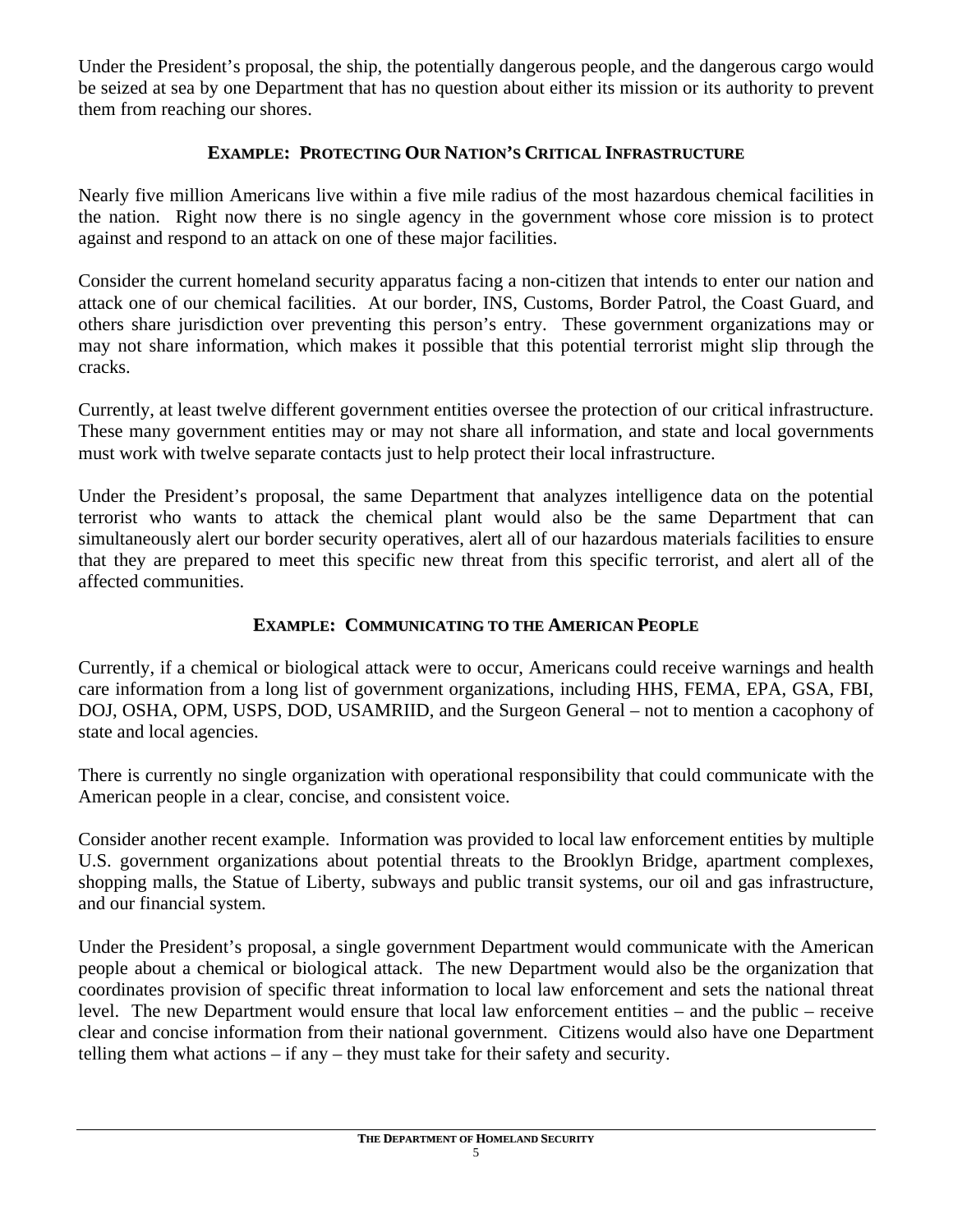#### **EXAMPLE: INTELLIGENCE SHARING AND COMPREHENSIVE THREAT ANALYSIS**

Multiple intelligence agencies analyze their individual data, but no single government entity exists to conduct a comprehensive analysis of all incoming intelligence information and other key data regarding terrorism in the United States. There is no central clearinghouse to collect and analyze the data and look for potential trends.

Under the President's proposal, the new Department would contain a unit whose sole mission is to assemble, fuse, and analyze relevant intelligence data from government sources, including CIA, NSA, FBI, INS, DEA, DOE, Customs, and DOT, and data gleaned from other organizations and public sources. With this big-picture view, the Department would be more likely to spot trends and would be able to direct resources at a moment's notice to help thwart a terrorist attack.

### **EXAMPLE: DISTRIBUTION OF KEY PHARMACEUTICALS**

Potassium Iodide (KI) is a drug that helps prevent thyroid cancer in the event of exposure to radiation. The drug must be taken within hours of exposure for maximum effectiveness.

Currently, if you live within a ten-mile radius of a nuclear power facility, the distribution of Potassium Iodide is regulated by the Nuclear Regulatory Commission (NRC). The NRC is responsible for getting people this crucial drug, even though the NRC's actual mission is to license nuclear facilities, not provide emergency supplies to the greater population. Outside the ten-mile radius of the nuclear facility, the Federal Emergency Management Agency (FEMA) is responsible for regulating the distribution of Potassium Iodide. The Department of Health and Human Services controls the national pharmaceutical stockpiles that are to be sent rapidly into emergencies. And other government agencies would control evacuation of the emergency zone. To make matters even more confusing, if you happen to live within a ten-mile radius of a nuclear weapons facility, the Department of Energy controls the distribution of the Potassium Iodide.

In the event of radiation exposure, states must currently work with three separate government organizations to distribute critical pharmaceuticals, organizations whose jurisdictions are divided by an invisible ten-mile border. Consider this possible scenario: the NRC and the state decide to distribute Potassium Iodide to everyone within the ten-mile radius. FEMA, however, disagrees with the state and decides against distributing the drug outside the ten-mile radius. In the middle of the NRC, FEMA and state decision process, the state and local governments decide to begin an evacuation. In the ensuing chaos, many exposed individuals might not receive the critical drugs they need.

Under the President's proposal, one Department would be responsible for distributing Potassium Iodide to citizens exposed – no matter where they live. There would no longer be an artificial ten-mile barrier to treatment. This same single Department would also be responsible for coordination with state and local officials on immediate evacuation from the emergency zone.

# **BRIEF HISTORY OF GOVERNMENT REORGANIZATION**

History teaches us that critical security challenges require clear lines of responsibility and the unified effort of the U.S. government. History also teaches us that new challenges require new organizational structures.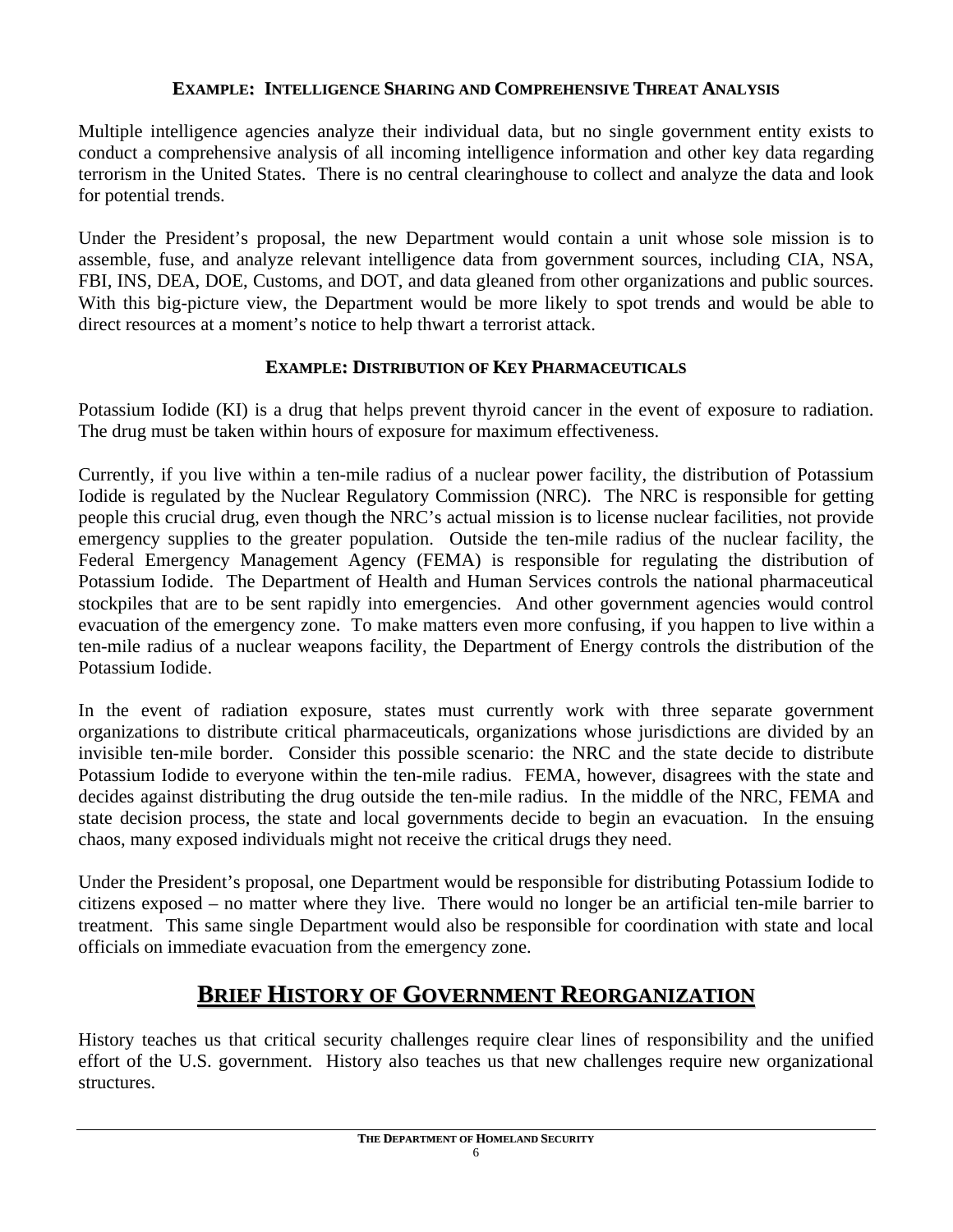For example, prior to 1945, America's armed forces were inefficiently structured with separate War and Navy Departments and disconnected intelligence units. There were no formal mechanisms for cooperation. After World War II, the onset of the Cold War required consolidation and reorganization of America's national security apparatus to accomplish the new missions at hand.

America needed a national security establishment designed to prevent another attack like Pearl Harbor, to mobilize national resources for an enduring conflict, and to do so in a way that protected America's values and ideals. In December 1945, only months after America's decisive victory in World War II, President Harry Truman asked Congress to combine the War and Navy Departments into a single Department of Defense. President Truman declared, "it is now time to take stock to discard obsolete organizational forms and to provide for the future the soundest, most effective and most economical kind of structure for our armed forces of which this most powerful Nation is capable. I urge this as the best means of keeping the peace."

President Truman's goals were achieved with the National Security Act of 1947 and subsequent amendments in 1949 and 1958. The legislation consolidated the separate military Departments into the Department of Defense with a civilian secretary solely in charge, established a Central Intelligence Agency to coordinate all foreign intelligence collection and analysis, and created the National Security Council in the White House to coordinate all foreign and defense policy efforts.

This reorganization of America's national security establishment was crucial to overcoming the enormous threat we faced in the Cold War and holds important lessons for our approach to the terrorist threat we face today.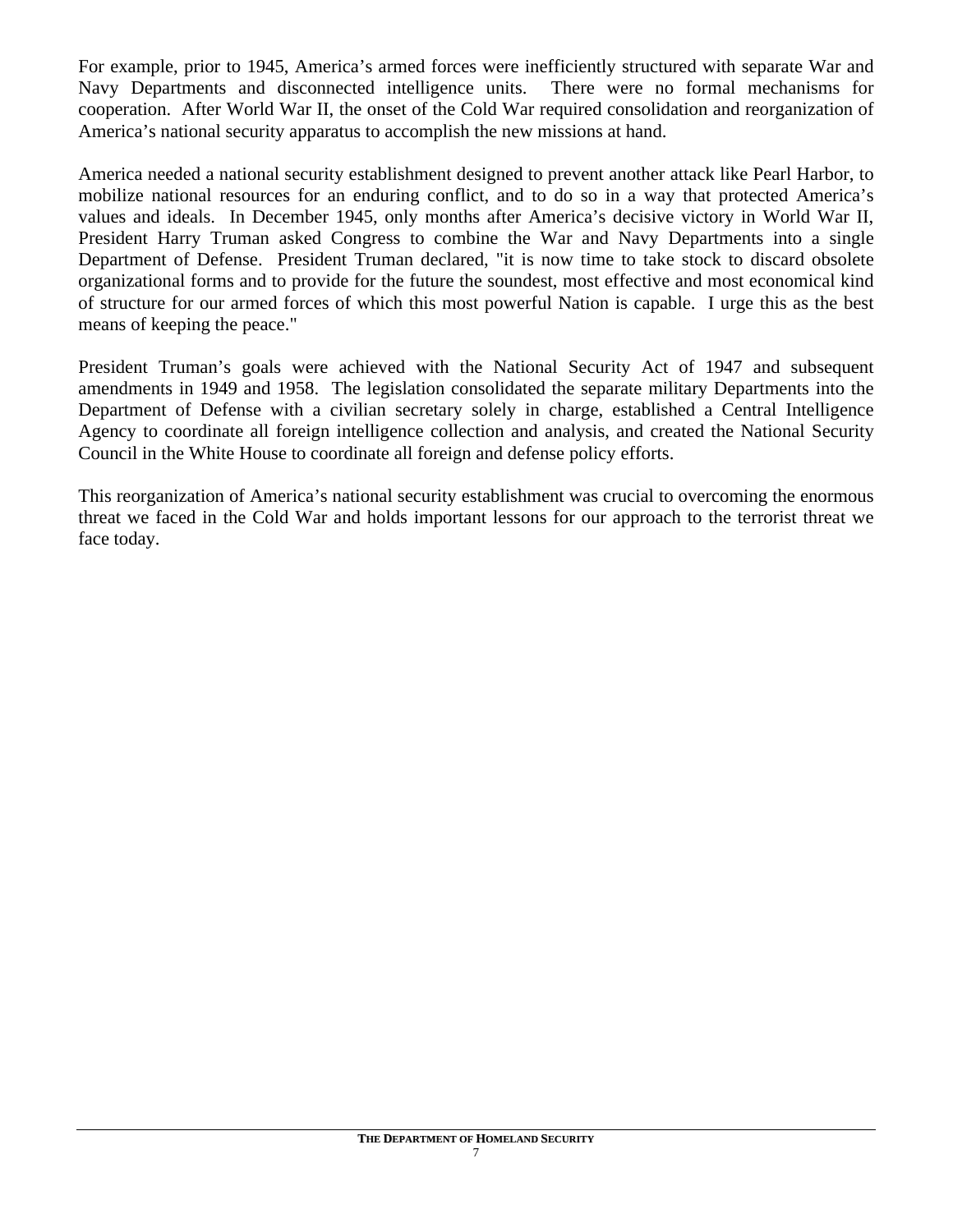# **Organization of the Department of Homeland Security**

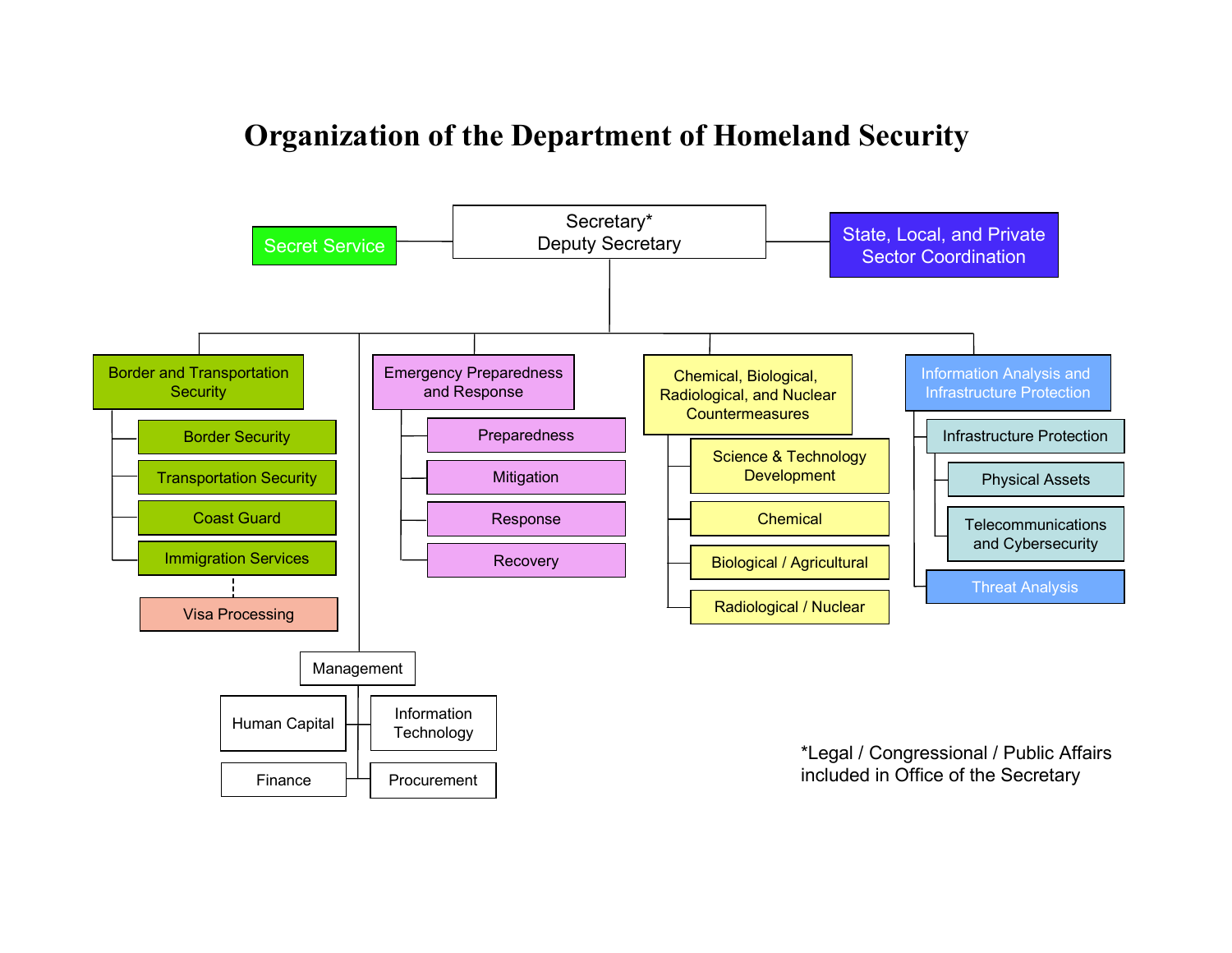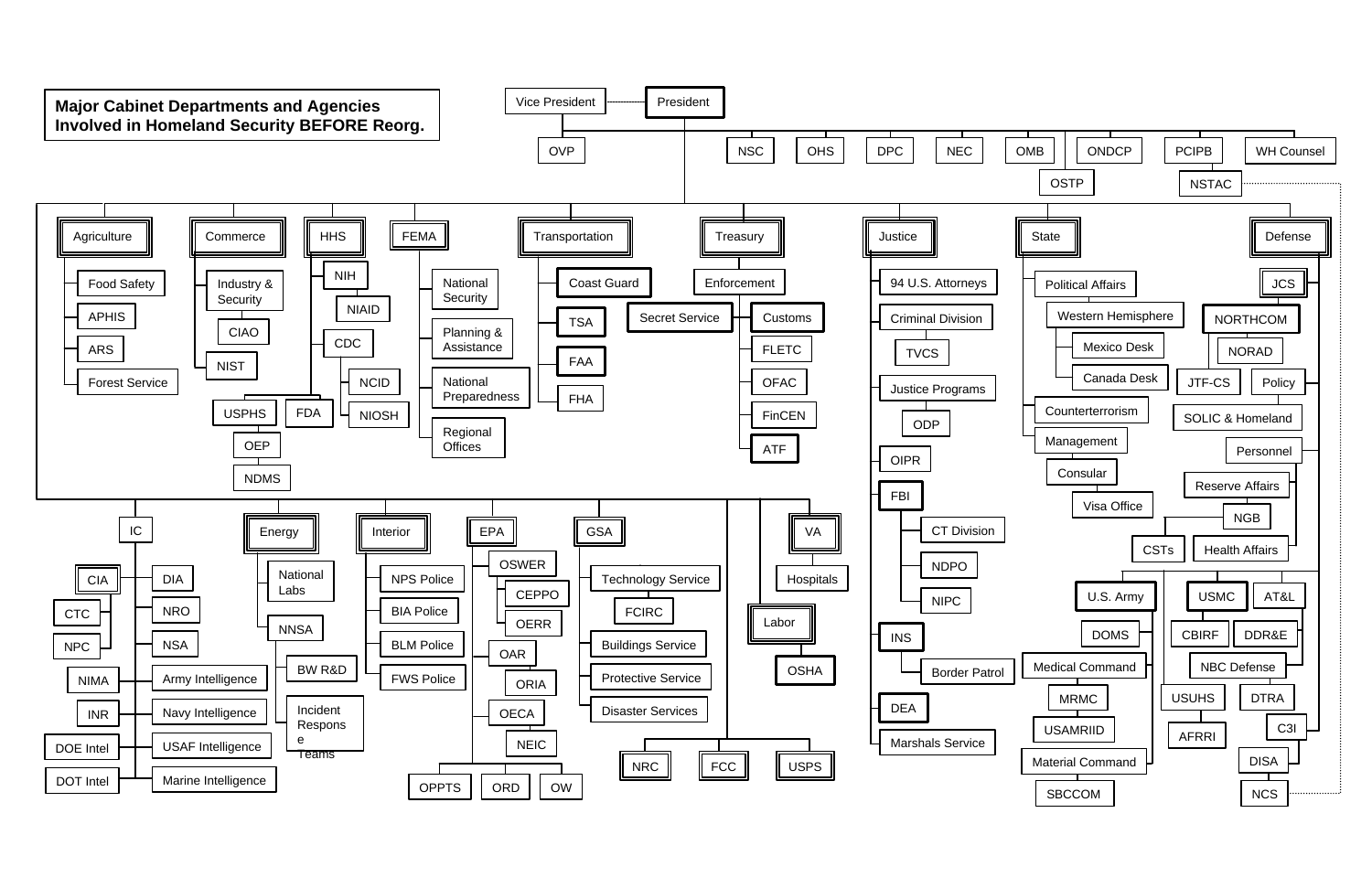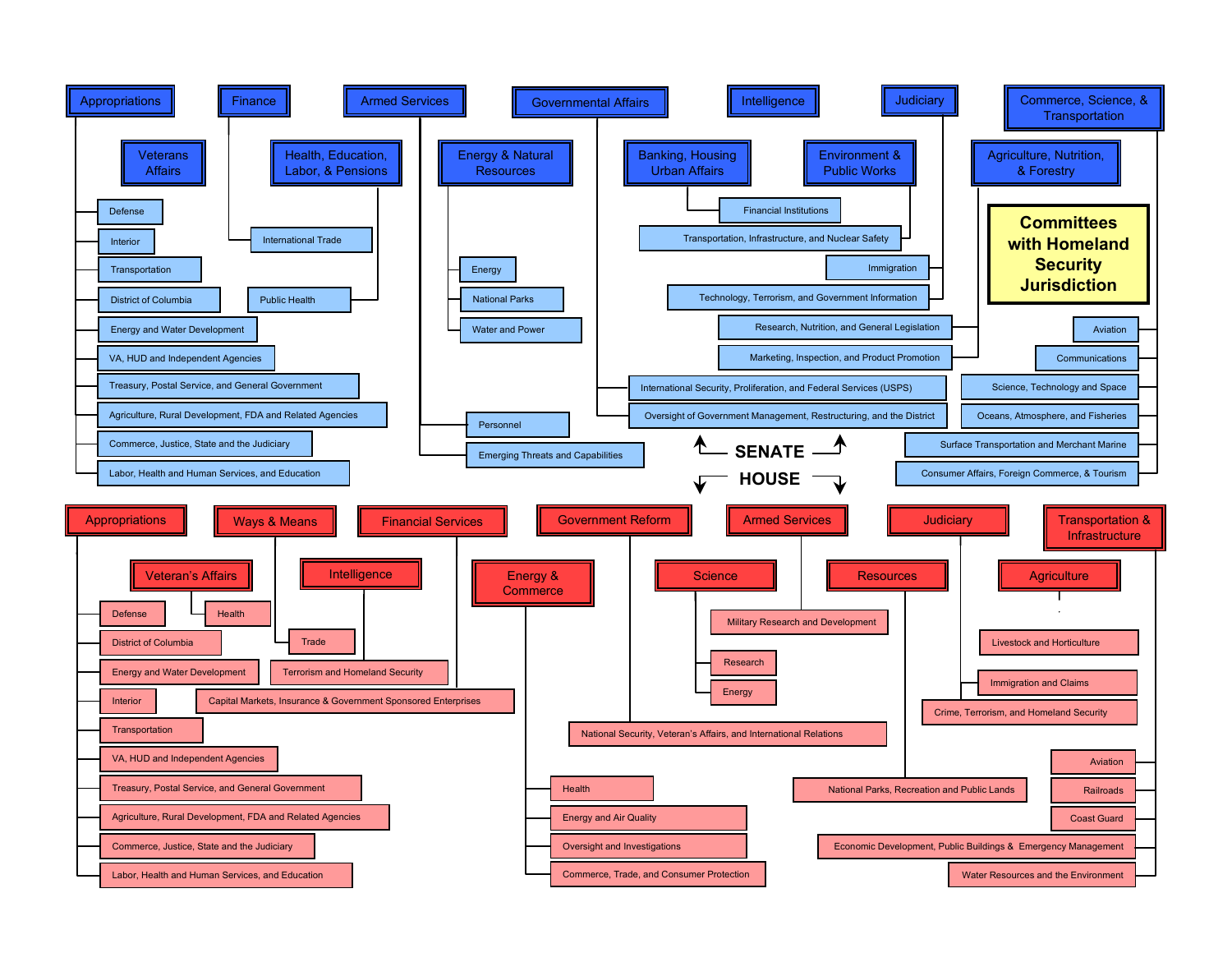## **Department of Homeland Security Major Components**

The Department of Homeland Security would be funded within the total monies requested by the President in his FY 2003 budget already before Congress. There would be future savings achieved through the elimination of redundancies inherent in the current structure.

|                                                                       | \$(Millions) | FTE (1) | DC                  |
|-----------------------------------------------------------------------|--------------|---------|---------------------|
| Chemical, Biological, Radiological, and Nuclear Countermeasures       |              |         |                     |
| Civilian Biodefense Research Programs (HHS)                           | 1,993        | 150     | 100                 |
| Lawrence Livermore National Laboratory (DOE)                          | 1,188        | 324     | $\overline{0}$      |
| National BW Defense Analysis Center (New)                             | 420          | --      | $\overline{0}$      |
| Plum Island Animal Disease Center (USDA)                              | 25           | 124     | $\overline{0}$      |
|                                                                       | 3,626        | 598     |                     |
| Information Analysis and Infrastructure Protection                    |              |         |                     |
| Critical Infrastructure Assurance Office (Commerce)                   | 27           | 65      | 65                  |
| Federal Computer Incident Response Center (GSA)                       | 11           | 23      | 23                  |
| National Communications System (DoD)                                  | 155          | 91      | 91                  |
| National Infrastructure Protection Center (FBI)                       | 151          | 795     | 795                 |
| National Infrastructure Simulation and Analysis Center (DOE)          | 20           | 2       | $\overline{0}$      |
|                                                                       | 364          | 976     |                     |
| <b>Border and Transportation Security</b>                             |              |         |                     |
| Immigration and Naturalization Service (DOJ)                          | 6,416        | 39,459  | 3000                |
| Customs Service (Treasury)                                            | 3,796        | 21,743  | 1500                |
| Animal and Plant Health Inspection Service (USDA)                     | 1,137        | 8,620   | 350                 |
| Coast Guard (DOT)                                                     | 7,274        | 43,639  | 3000                |
| Federal Protective Services (GSA)                                     | 418          | 1,408   | 1000                |
| Transportation Security Agency (DOT) (2)                              | 4,800        | 41,300  | 1500                |
|                                                                       | 23,841       | 156,169 |                     |
| <b>Emergency Preparedness and Response</b>                            |              |         |                     |
| Federal Emergency Management Agency                                   | 6,174        | 5,135   | 1000                |
| Chemical, Biological, Radiological, and Nuclear Response Assets (HHS) | 2,104        | 150     | 100                 |
| Domestic Emergency Support Team (3)                                   |              | --      | $\overline{0}$      |
| Nuclear Incident Response (DOE)                                       | 91           |         | $\overline{0}$      |
| Office of Domestic Preparedness (DOJ) (4)                             |              | --      | $\overline{0}$      |
| National Domestic Preparedness Office (FBI)                           | 2            | 15      | 15                  |
|                                                                       | 8,371        | 5,300   |                     |
| Secret Service (Treasury)                                             | 1,248        | 6,111   | 4000                |
| <b>Total, Department of Homeland Security</b>                         | 37,450       | 169,154 | 16539 <--- ESTIMATE |

Note: Figures are from FY 2003 President's Budget Request

**(1)** Estimated, final FTE figures to be determined

**(2)** Before fee recapture of \$2,346 million.

**(3)** Interagency group currently mobilized by the Attorney General in response to major incidents.

**(4)** Included in FEMA in FY 2003 President's Budget Request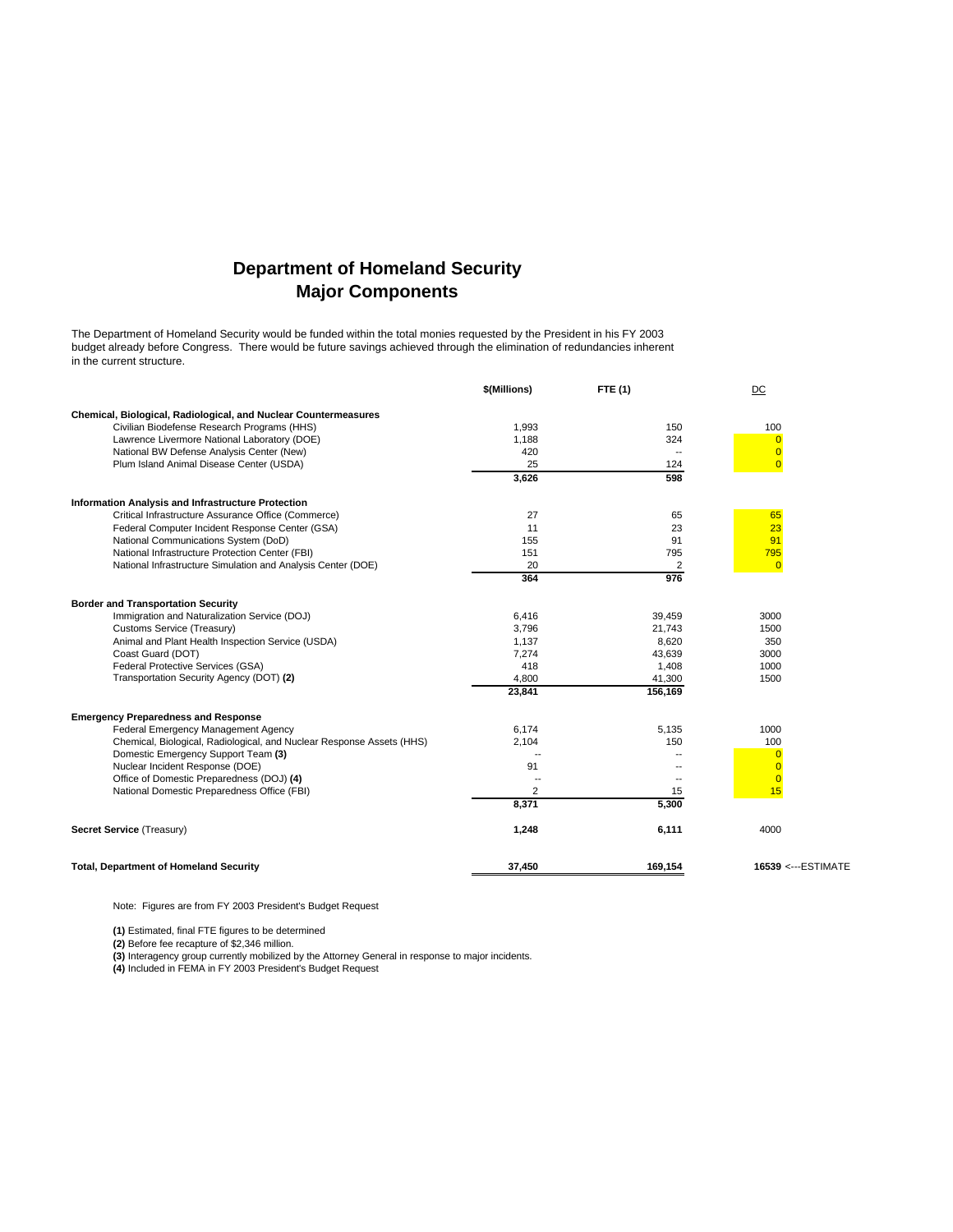# **THE DEPARTMENT OF HOMELAND SECURITY**

Terrorists today can strike at any place, at any time, and with virtually any weapon. This is a permanent condition and these new threats require our country to design a new homeland security structure.

The United States faced an enormous threat during the Cold War. We created a national security strategy to deter and defeat the organized military forces of the Soviet bloc. We emerged victorious from this dangerous period in our history because we organized our national security institutions and prepared ourselves to meet the threat arrayed against us. The United States is under attack from a new kind of enemy – one that hopes to employ terror against innocent civilians to undermine their confidence in our institutions and our way of life. Once again we must organize and prepare ourselves to meet a new and dangerous threat.

Careful study of the current structure – coupled with the experience gained since September 11 and new information we have learned about our enemies while fighting a war – has led the President to conclude that our nation needs a more robust and unified homeland security structure.

#### **Mission of the New Department**

The mission of the Department of Homeland Security would be to:

- $\triangleright$  Prevent terrorist attacks within the United States:
- $\triangleright$  Reduce America's vulnerability to terrorism; and
- $\triangleright$  Minimize the damage and recover from attacks that do occur.

The Department of Homeland Security would mobilize and focus the resources of the federal government, state and local governments, the private sector, and the American people to accomplish its mission.

# **Organization**

The creation of the Department of Homeland Security would empower a single Cabinet official whose primary mission is to protect the American homeland from terrorism. The Department of Homeland Security would have a clear, efficient organizational structure with four divisions.

- ÿ **Border and Transportation Security**
- ÿ **Emergency Preparedness and Response**
- ÿ **Chemical, Biological, Radiological, and Nuclear Countermeasures**
- ÿ **Information Analysis and Infrastructure Protection**

Even after creation of the new Department, homeland security will still involve the efforts of other Cabinet departments. The Department of Justice and the FBI, for example, will remain the lead law enforcement agencies for preventing terrorist attacks. The Department of Defense will continue to play a crucial support role in the case of a catastrophic terrorist incident. The Department of Transportation will continue to be responsible for highway and rail safety, and air traffic control. The CIA will continue to gather and analyze overseas intelligence. Homeland security will continue to require interagency coordination, and the President will still need a close adviser on homeland security related issues. Accordingly, the President intends a strong continuing role for the White House Office of Homeland Security and the Homeland Security Council.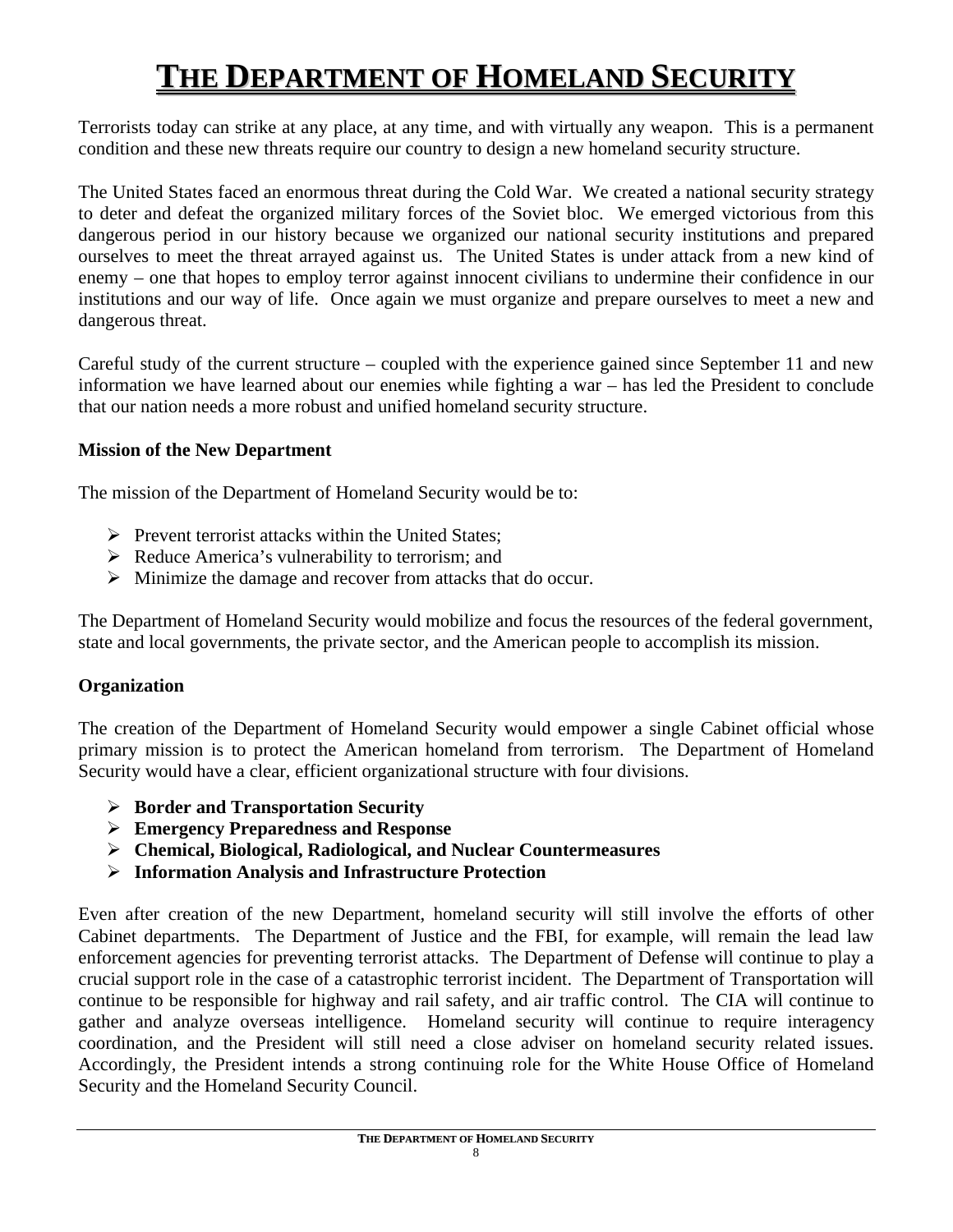# **THE ORGANIZATION OF THE DEPARTMENT OF HOMELAND SECURITY**

The Department of Homeland Security would have a clear and efficient organizational structure with four divisions:

- ÿ **Border and Transportation Security**
- ÿ **Emergency Preparedness and Response**
- ÿ **Chemical, Biological, Radiological and Nuclear Countermeasures**
- ÿ **Information Analysis and Infrastructure Protection**

# **BORDER AND TRANSPORTATION SECURITY**

The Department would unify authority over major federal security operations related to our borders, territorial waters, and transportation systems. It would assume responsibility for operational assets of the Coast Guard, Customs Service, Immigration and Naturalization Service and Border Patrol, the Animal and Plant Health Inspection Service of the Department of Agriculture, and the recently created Transportation Security Administration – allowing a single government entity to manage entry into the United States. It would ensure that all aspects of border control, including the issuing of visas, are informed by a central information-sharing clearinghouse and compatible databases.

# **EMERGENCY PREPAREDNESS AND RESPONSE**

The Department would oversee federal government assistance in the domestic disaster preparedness training of first responders and would coordinate the government's disaster response efforts. FEMA would become a central component of the Department of Homeland Security, and the new Department would administer the grant programs for firefighters, police, and emergency personnel currently managed by FEMA, the Department of Justice, and the Department of Health and Human Services. The Department would also manage such critical response assets as the Nuclear Emergency Search Team (Department of Energy) and the National Pharmaceutical Stockpile (Health and Human Services). Finally, the Department would integrate the federal interagency emergency response plans into a single, comprehensive, government-wide plan, and ensure that all response personnel have the equipment and capability to communicate with each other as necessary.

# **CHEMICAL, BIOLOGICAL, RADIOLOGICAL AND NUCLEAR COUNTERMEASURES**

The Department of Homeland Security would lead the federal government's efforts in preparing for and responding to the full range of terrorist threats involving weapons of mass destruction. To do this, the Department would set national policy and establish guidelines for state and local governments. It would direct exercises and drills for federal, state, and local chemical, biological, radiological, and nuclear (CBRN) attack response teams and plans. The result of this effort would be to consolidate and synchronize the disparate efforts of multiple federal agencies currently scattered across several departments. This would create a single office whose primary mission is the critical task of protecting the United States from catastrophic terrorism.

**Chemical, Biological, Radiological and Nuclear Terrorism.** The Department would be the lead agency preparing for and responding to chemical, biological, radiological, and nuclear terrorism, including agroterrorism. The Department would unify three of America's premier centers of excellence in this field, including the Lawrence Livermore National Laboratory (Department of Energy). The Department would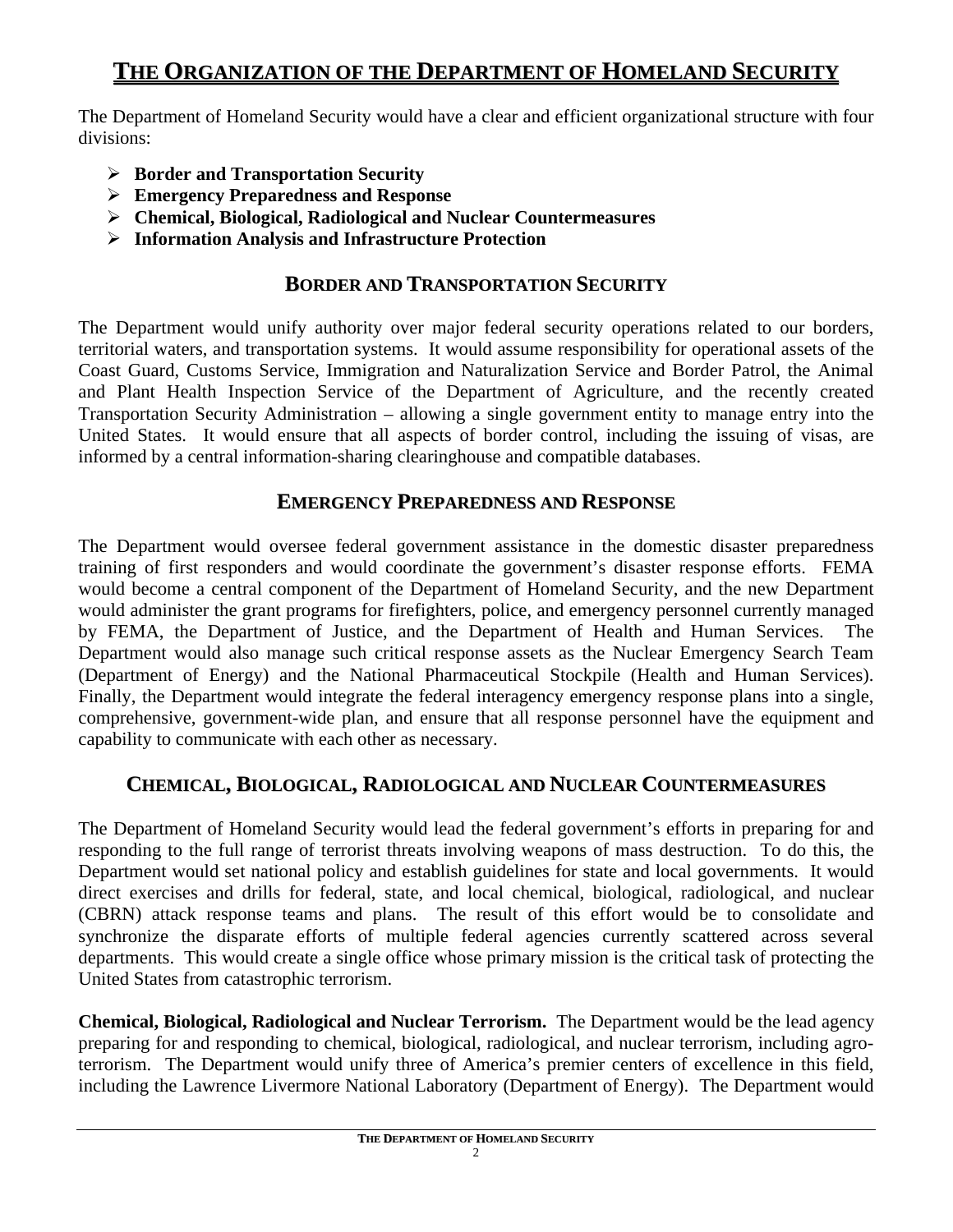# **ORGANIZATION OF THE DEPARTMENT OF HOMELAND SECURITY**



# **Border and Transportation Security**

Securing our nation's air, land, and sea borders is a difficult yet critical task. The United States has 5,525 miles of border with Canada and 1,989 miles with Mexico. Our maritime border includes 95,000 miles of shoreline, and a 3.4 million square mile exclusive economic zone. Each year, more than 500 million people cross the borders into the United States, some 330 million of whom are non-citizens.

The Department of Homeland Security would be responsible for securing our nation's borders and transportation systems, which straddle 350 official ports of entry and connect our homeland to the rest of the world. The tasks of managing our borders and securing our transportation systems are directly related – indeed, at our international airports and seaports they are inseparable.

The Department would manage who and what enters our homeland, and work to prevent the entry of terrorists and the instruments of terrorism while simultaneously ensuring the speedy flow of legitimate traffic. It would be the single federal Department in charge of all ports of entry, including security and inspection operations, and would manage and coordinate port of entry activities of other federal departments and agencies. The Department would lead efforts to create a border of the future that provides greater security through better intelligence, coordinated national efforts, and unprecedented international cooperation against terrorists, the instruments of terrorism, and other international threats. At the same time, it would help ensure that this border of the future better serves the needs of legitimate travelers and industry through improved efficiency.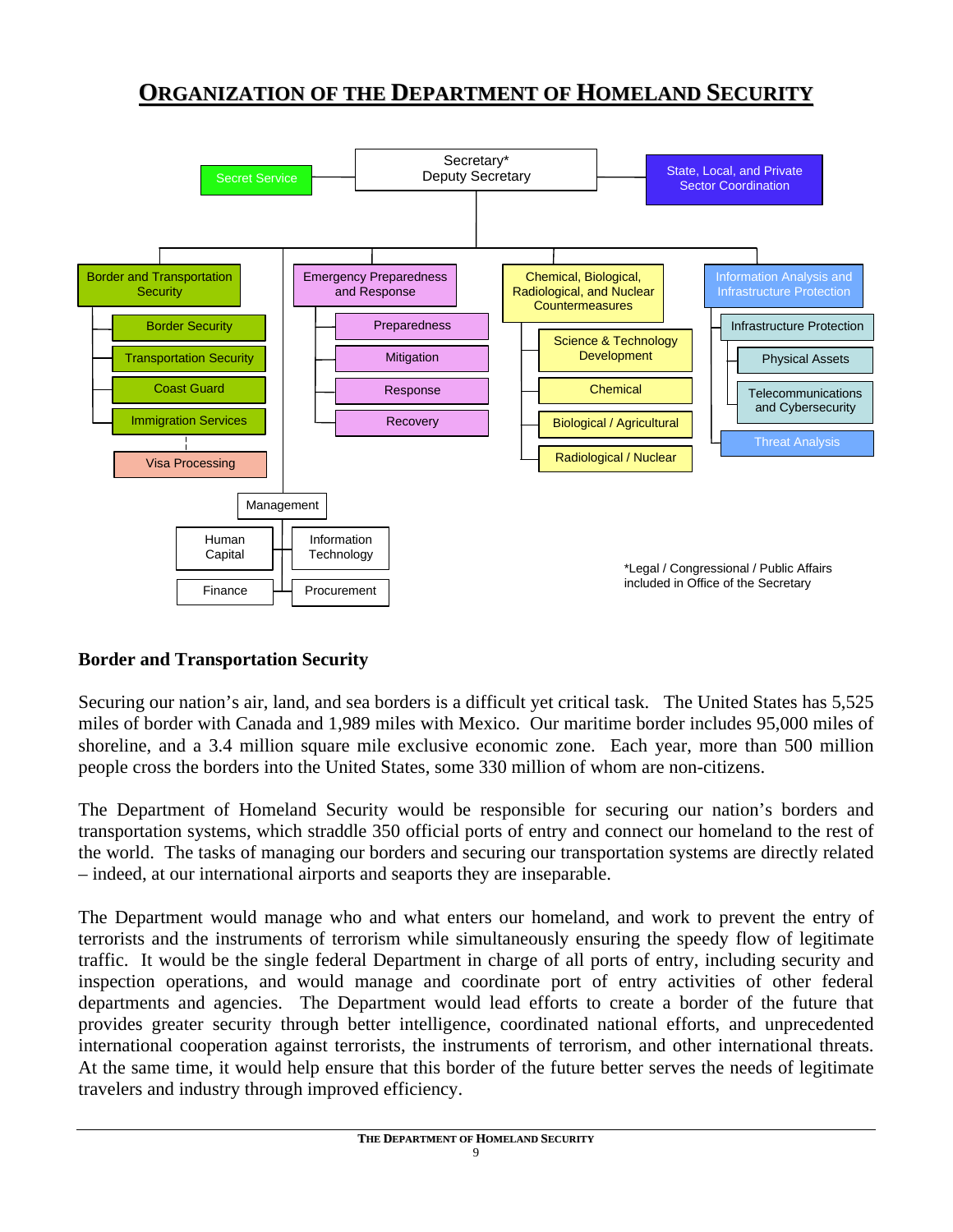The Department would lead work toward a state-of-the-art visa system, one in which visitors are identifiable by biometric information that is gathered during the visa application process. It would ensure that information is shared between databases of border management, law enforcement, and intelligence community agencies so that individuals who pose a threat to America are denied entry to the United States. It would also lead efforts to deploy an automated entry-exit system that would verify compliance with entry conditions, student status such as work limitations and duration of stay, for all categories of visas.

To carry out its border security mission the Department would incorporate the United States Customs Service (currently part of the Department of Treasury), the Immigration and Naturalization Service and Border Patrol (Department of Justice), the Animal and Plant Health Inspection Service (Department of Agriculture), and the Transportation Security Administration (Department of Transportation). The Department would also incorporate the Federal Protective Service (General Services Administration) to perform the additional function of protecting government buildings, a task closely related to the Department's infrastructure protection responsibilities.

The Department would secure our nation's transportation systems, which move people from our borders to anywhere in the country within hours. The recently created Transportation Security Administration, which would become part of the new Department, has statutory responsibility for security of all modes of transportation and directly employs airport security and law enforcement personnel. Tools it uses include intelligence, regulation, enforcement, inspection, and screening and education of carriers, passengers and shippers. Its present focus on aviation security will not slow the government's pace in addressing the security needs of other transportation modes. The incorporation of TSA into the new Department will allow the Department of Transportation to remain focused on its core mandate of ensuring that the nation has a robust and efficient transportation infrastructure that keeps pace with modern technology and the nation's demographic and economic growth.

**United States Coast Guard.** In order to secure our nation's territorial waters, including our ports and waterways, the Department would assume authority over the United States Coast Guard, which would maintain its existing independent identity as a military organization under the leadership of the Commandant of the Coast Guard. Upon declaration of war or when the President so directs, the Coast Guard would operate as an element of the Department of Defense, consistent with existing law.

The U.S. Coast Guard is charged with regulatory, law enforcement, humanitarian, and emergency response duties. It is responsible for the safety and security of America's inland waterways, ports, and harbors; more than 95,000 miles of U.S. coastlines; U.S. territorial seas; 3.4 million square miles of ocean defining our Exclusive Economic Zones; as well as other maritime regions of importance to the United States.

The Coast Guard has command responsibilities for countering potential threats to America's coasts, ports, and inland waterways through numerous port security, harbor defense, and coastal warfare operations and exercises. In the name of port security specifically, the Coast Guard has broad authority in the nation's ports as "Captain of the Port." Recently the Coast Guard has worked to establish near shore and port domain awareness, and to provide an offshore force gathering intelligence and interdicting suspicious vessels prior to reaching U.S. shores.

**Immigration and Visa Services.**The new Department of Homeland Security would include the INS and would, consistent with the President's long-standing position, separate immigration services from immigration law enforcement. The Department would build an immigration services organization that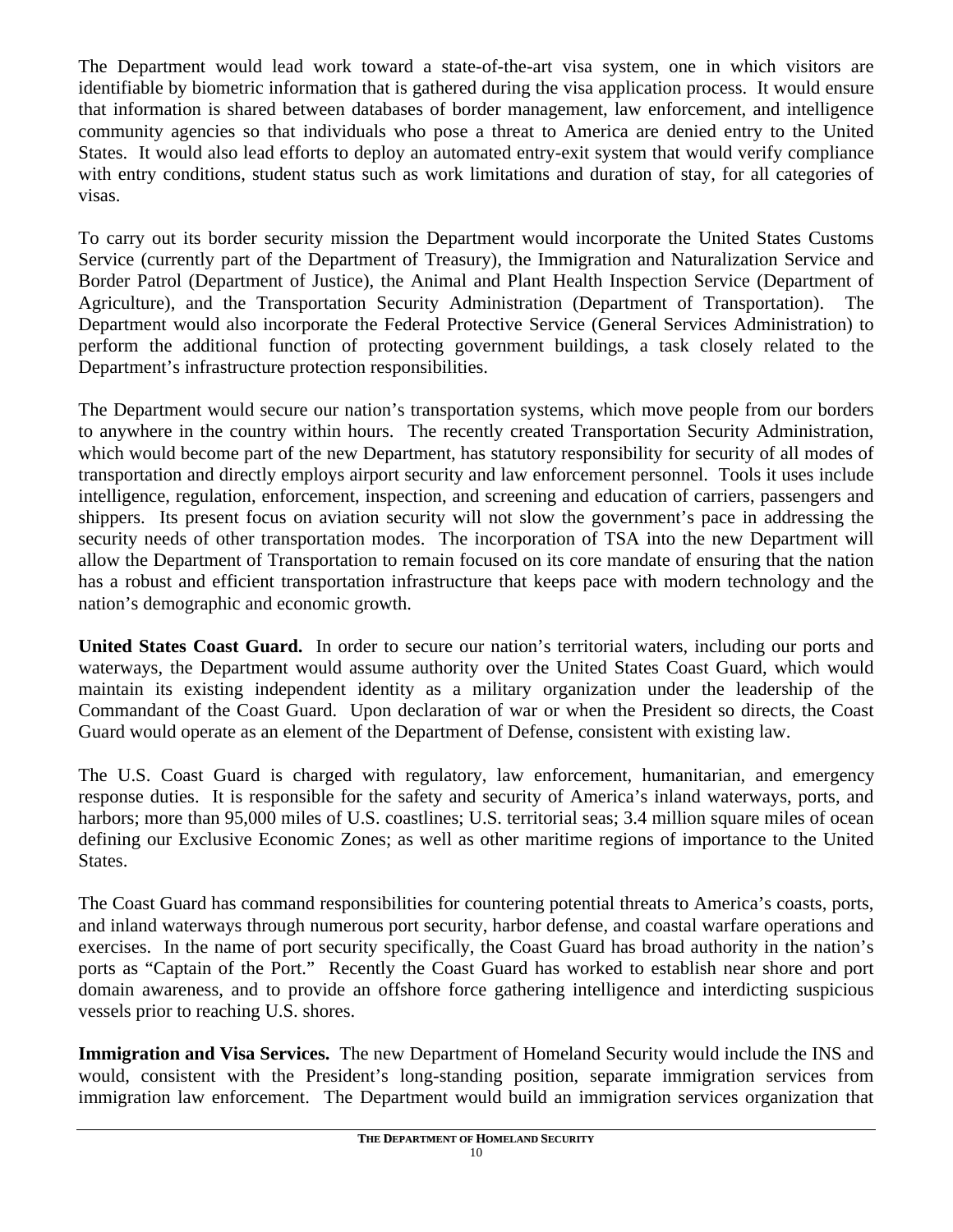would administer our immigration law in an efficient, fair, and humane manner. The new Department would assume the legal authority to issue visas to foreign nationals and admit them into the country. The State Department, working through the United States embassies and consulates abroad, would continue to administer the visa application and issuance process. The Department would make certain that America continues to welcome visitors and those who seek opportunity within our shores while excluding terrorists and their supporters.

# **Emergency Preparedness and Response**

We cannot assume that we can prevent all acts of terror and therefore must also prepare to minimize the damage and recover from attacks that do occur. As September 11 showed, the consequences of terrorism can be far-reaching and diverse. The Department of Homeland Security would ensure the preparedness of our nation's emergency response professionals, provide the federal government's response, and aid America's recovery from terrorist attacks and natural disasters.

To fulfill these missions, the Department of Homeland Security would build upon the Federal Emergency Management Agency (FEMA) as one of its key components. It would continue FEMA's efforts to reduce the loss of life and property and to protect our nation's institutions from all types of hazards through a comprehensive, risk-based, all-hazards emergency management program of preparedness, mitigation, response, and recovery. And it will continue to change the emergency management culture from one that reacts to terrorism and other disasters, to one that proactively helps communities and citizens avoid becoming victims.

In terms of preparedness, the Department would assume authority over federal grant programs for local and state first responders such as firefighters, police, and emergency medical personnel. Various offices in the Department of Justice, the Department of Health and Human Services, and the Federal Emergency Management Agency currently manage those programs. In addition, the Department would develop and manage a national training and evaluation system to design curriculums, set standards, evaluate, and reward performance in local, state, and federal training efforts.

The Department would continue FEMA's practice of focusing on risk mitigation in advance of emergencies by promoting the concept of disaster-resistant communities. It would continue current federal support for local government efforts that promote structures and communities that have a reduced chance of being impacted by disasters. It would bring together private industry, the insurance sector, mortgage lenders, the real estate industry, homebuilding associations, citizens, and others to create model communities in high-risk areas.

The Department would have responsibility for federal emergency response efforts. It would lead our national response to a biological attack, direct the Nuclear Emergency Search Teams, Radiological Emergency Response Team, Radiological Assistance Program, Domestic Emergency Support Team, National Pharmaceutical Stockpile, and the National Disaster Medical System, and manage the Metropolitan Medical Response System. The Department would also coordinate the involvement of other federal response assets such as the National Guard in the event of a major incident.

The consequences of a terrorist attack are wide-ranging and can include: loss of life and health, destruction of families, fear and panic, loss of confidence in government, destruction of property, and disruption of commerce and financial markets. The Department would lead federal efforts to promote recovery from terrorist attacks and natural disasters. The Department would maintain FEMA's procedures for aiding recovery from natural and terrorist disasters.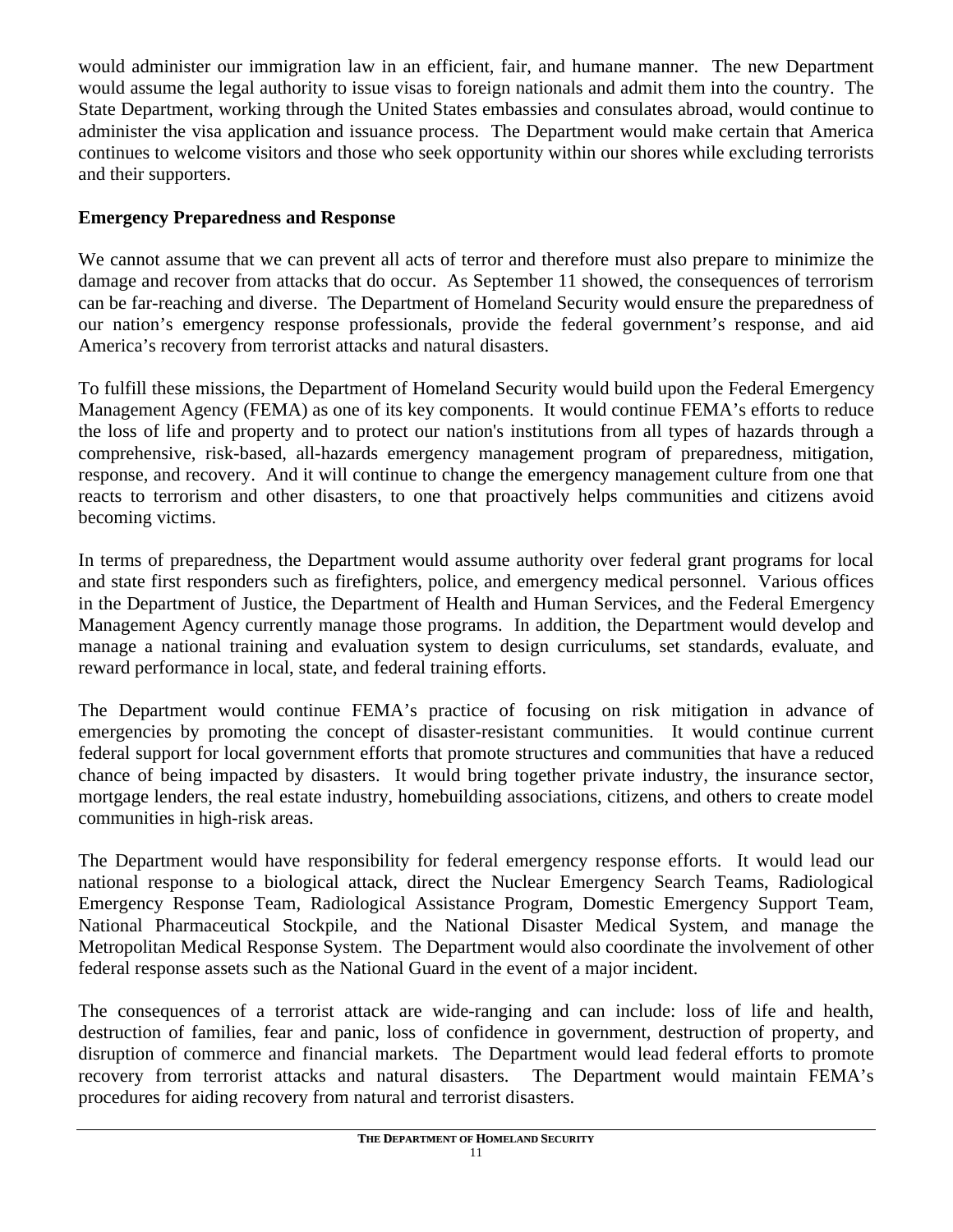**Incident Management.** The Department would work with federal, state, and local public safety organizations to build a comprehensive national incident management system for response to terrorist incidents and natural disasters. This system would clarify and streamline federal incident management procedures, eliminating the artificial distinction between "crisis management" and "consequence management." The Department would consolidate existing federal government emergency response plans – namely the Federal Response Plan, the National Contingency Plan, the U.S. government Interagency Domestic Terrorism Concept of Operations Plan, and the Federal Radiological Emergency Response Plan – into one genuinely all-hazard plan. In time of emergency, the Department would manage and coordinate federal entities supporting local and state emergency response efforts.

**Interoperable Communications.** In the aftermath of any major terrorist attack, emergency response efforts would likely involve hundreds of offices from across the government and the country. It is crucial for response personnel to have and use equipment and systems that allow them to communicate with one another. The current system has not yet supplied the emergency response community with the technology that it needs for this mission. The new Department of Homeland Security would make this a top priority.

### **Chemical, Biological, Radiological, and Nuclear Countermeasures**

The knowledge, technology, and material needed to build weapons of mass destruction are spreading inexorably. If our enemies acquire these weapons and the means to deliver them, they will use them potentially with consequences far more devastating than those we suffered on September 11.

The Department of Homeland Security would lead the federal government's efforts in preparing for and responding to the full range of terrorist threats involving weapons of mass destruction. To do this, the Department would set national policy and establish guidelines for state and local governments. It would direct exercises and drills for federal, state, and local chemical, biological, radiological, and nuclear (CBRN) response teams and plans. The result of this effort would be to consolidate and synchronize the disparate efforts of multiple federal agencies currently scattered across several departments. This would create a single office whose primary mission is the critical task of protecting the United States from catastrophic terrorism.

The Department would be responsible for several distinct capabilities and institutions that focus on specific elements of this mission. The Department would unify much of the federal government's efforts to develop and implement scientific and technological countermeasures to CBRN terrorist threats. The Department would also provide direction and establish priorities for national research and development, for related tests and evaluations, and for the development and procurement of new technology and equipment to counter the CBRN threat. The Department would incorporate and focus the intellectual energy and extensive capacity of several important scientific institutions, including Lawrence Livermore National Laboratory (currently part of the Department of Energy) and the Plum Island Animal Disease Center (Department of Agriculture).

The Department would unify our defenses against human, animal, and plant diseases that could be used as terrorist weapons. The Department would sponsor outside research, development, and testing to invent new vaccines, antidotes, diagnostics, and therapies against biological and chemical warfare agents; to recognize, identify, and confirm the occurrence of an attack; and to minimize the morbidity and mortality caused by any biological or chemical agent.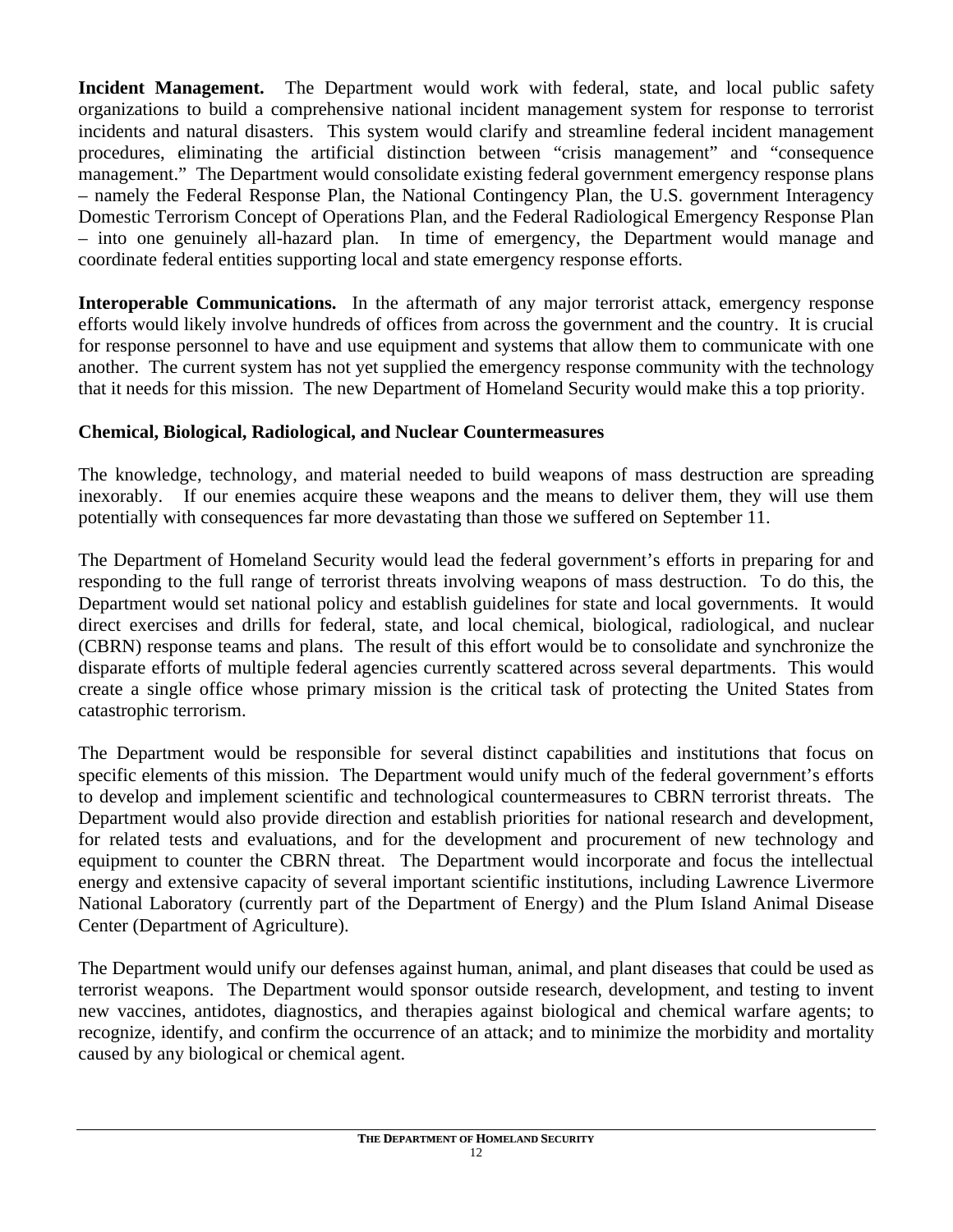The Department would unify our defenses against agricultural terrorism – the malicious use of plant or animal pathogens to cause disease in the agricultural sector. The Department would exclude agricultural pests and diseases at the border. It would strengthen national research programs and surveillance systems to shield agriculture from natural or deliberately induced pests or disease. Working with the Department of Agriculture and the Department of Health and Human Services, it would also that ensure rigorous inspection and quality assurance programs protect the food supply from farm to fork.

**Science & Technology Agenda.** In the war against terrorism, America's vast science and technology base provides us with a key advantage. The Department would press this advantage with a national research and development enterprise for homeland security comparable in emphasis and scope to that which has supported the national security community for more than fifty years. This is appropriate, given the scale of the mission and the catastrophic potential of the threat. Many of the needed systems would be potentially continental in scope, and thus the technologies must scale appropriately, in terms of complexity, operation, and sustainability.

This research and development would be driven by a constant examination of the nation's vulnerabilities, constant testing of our security systems, and a constant evaluation of the threat and its weaknesses. The emphasis within this enterprise would be on catastrophic terrorism – threats to the security of our homeland that would result in large-scale loss of life and major economic impact. It would be aimed at both evolutionary improvements to current capabilities as well as the development of revolutionary new capabilities.

The following are examples of the types of research and development projects that the Department would pursue with its scientific assets.

- **Preventing importation of nuclear weapons and material.** The Department of Homeland Security would make defeating this threat a top priority of its research and development efforts. This nuclear denial program would develop and deploy new technologies and systems for safeguarding nuclear material stockpiles and for detecting the movement of those materials. In particular, it would focus on better detection of illicit nuclear material transport on the open seas, at U.S. ports of entry, and throughout the national transportation system.
- **Detecting bioterrorist attacks.** The anthrax attacks of October 2001 proved that quick recognition of biological terrorism is crucial to saving lives. The Department of Homeland Security would lead efforts to develop, deploy, manage, and maintain a national system for detecting the use of biological agents within the United States. This system would consist of a national public health data surveillance system to monitor public and private databases for indications that a bioterrorist attack has occurred, as well as a sensor network to detect and report the release of bioterrorist pathogens in densely populated areas.

The technologies developed must not only make us safer, but also make our daily lives better. While protecting against the rare event, they should also enhance the commonplace. Thus, the technologies developed for homeland security should fit well within our physical and economic infrastructure, and our national habits. System performance must balance the risks associated with the threat against the impact of false alarms and impediments to our way of life.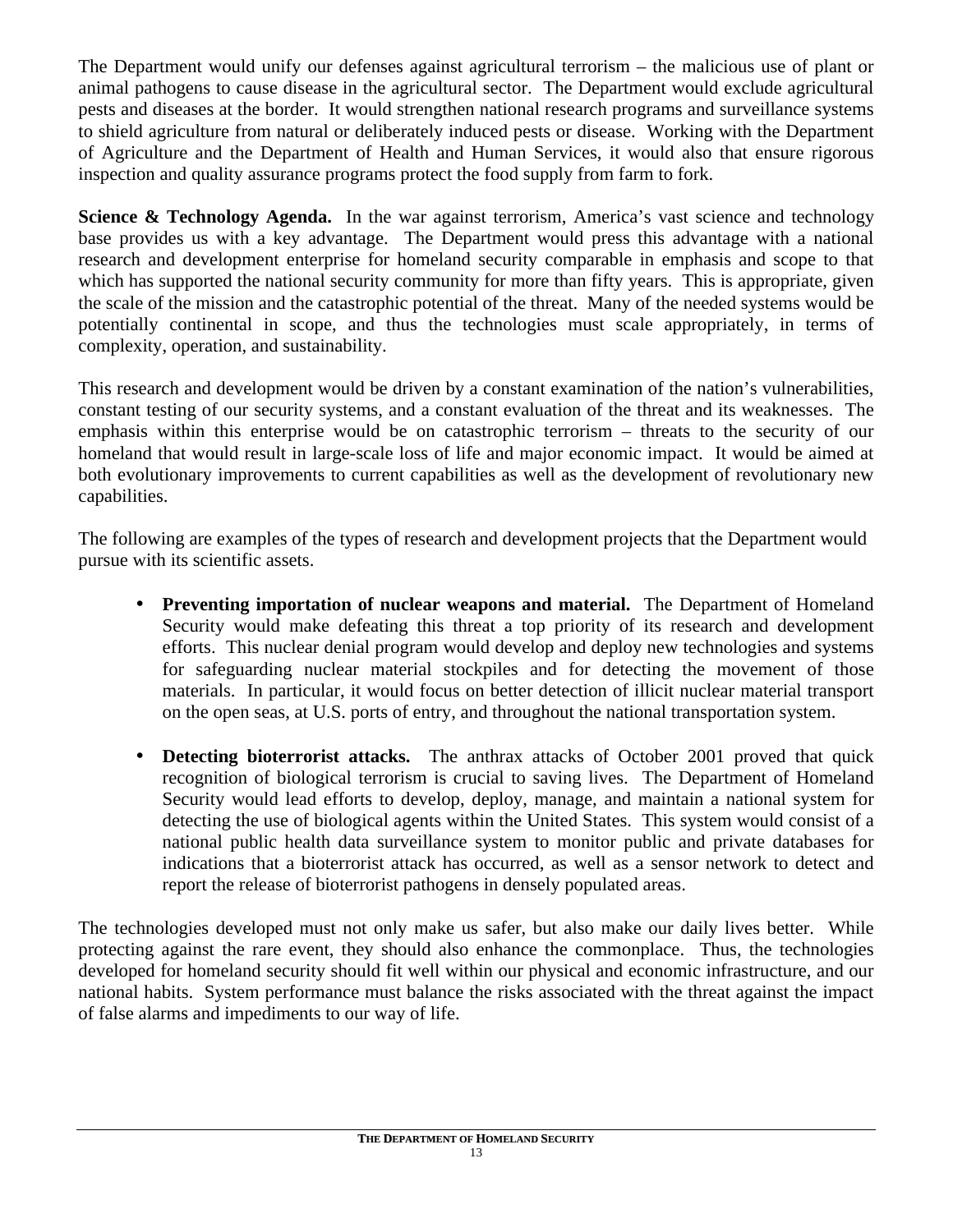## **Information Analysis and Infrastructure Protection**

The Department of Homeland Security would merge under one roof the capability to identify and assess current and future threats to the homeland, map those threats against our current vulnerabilities, inform the President, issue timely warnings, and immediately take or effect appropriate preventive and protective action.

**Threat Analysis and Warning.** Actionable intelligence is essential for preventing acts of terrorism. The timely and thorough analysis and dissemination of information about terrorists and their activities will improve the government's ability to disrupt and prevent terrorist acts and to provide useful warning to the private sector and our population. Currently, the U.S. government has no institution primarily dedicated to analyzing systematically all information and intelligence on potential terrorist threats within the United States, such as the Central Intelligence Agency performs regarding terrorist threats abroad. The Department of Homeland Security, working together with enhanced capabilities in other agencies such as the Federal Bureau of Investigation would make America safer by pulling together information and intelligence from a variety of sources.

The prevention of terrorist acts requires a proactive approach that will enhance the capability of policymakers and law enforcement personnel to preempt terrorist plots and warn appropriate sectors. The Department would fuse and analyze legally accessible information from multiple available sources pertaining to terrorist threats to the homeland to provide early warning of potential attacks. This information includes foreign intelligence, law enforcement information, and publicly available information. The Department would be a full partner and consumer of all intelligence-generating agencies, such as the Central Intelligence Agency, the National Security Agency, and the FBI. By obtaining and analyzing this information, the Department would have the ability to view the dangers facing the homeland comprehensively, ensure that the President is briefed on relevant information, and take necessary protective action.

The Attorney General recently revised the guidelines governing how the FBI gathers information and conducts investigations. The new guidelines reflect the President's commitment to preventing terrorism by allowing the FBI to intervene and investigate promptly, while also protecting American's constitutional rights, when information suggests the possibility of terrorism. The revised guidelines empower FBI agents with new investigative authority at the early stage of preliminary inquiries, as well as the ability to search public sources for information on future terrorist threats. The FBI can now identify and track foreign terrorists by combining information obtained from lawful sources, such as foreign intelligence and commercial data services, with the information derived from FBI investigations. In addition, the revised guidelines removed a layer of "red tape" by allowing FBI field offices to approve and renew terrorism enterprise investigations rather than having to obtain approval from headquarters.

The Department of Homeland Security would complement the FBI's enhanced emphasis on counterterrorism law enforcement by ensuring that information from the FBI is analyzed side-by-side with all other intelligence. The Department and the Bureau would ensure cooperation by instituting standard operating procedures to ensure the free and secure flow of information and exchanging personnel as appropriate.

The Department's threat analysis and warning functions would support the President and, as he directs, other national decision-makers responsible for securing the homeland from terrorism. It would coordinate and, as appropriate, consolidate the federal government's lines of communication with state and local public safety agencies and with the private sector, creating a coherent and efficient system for conveying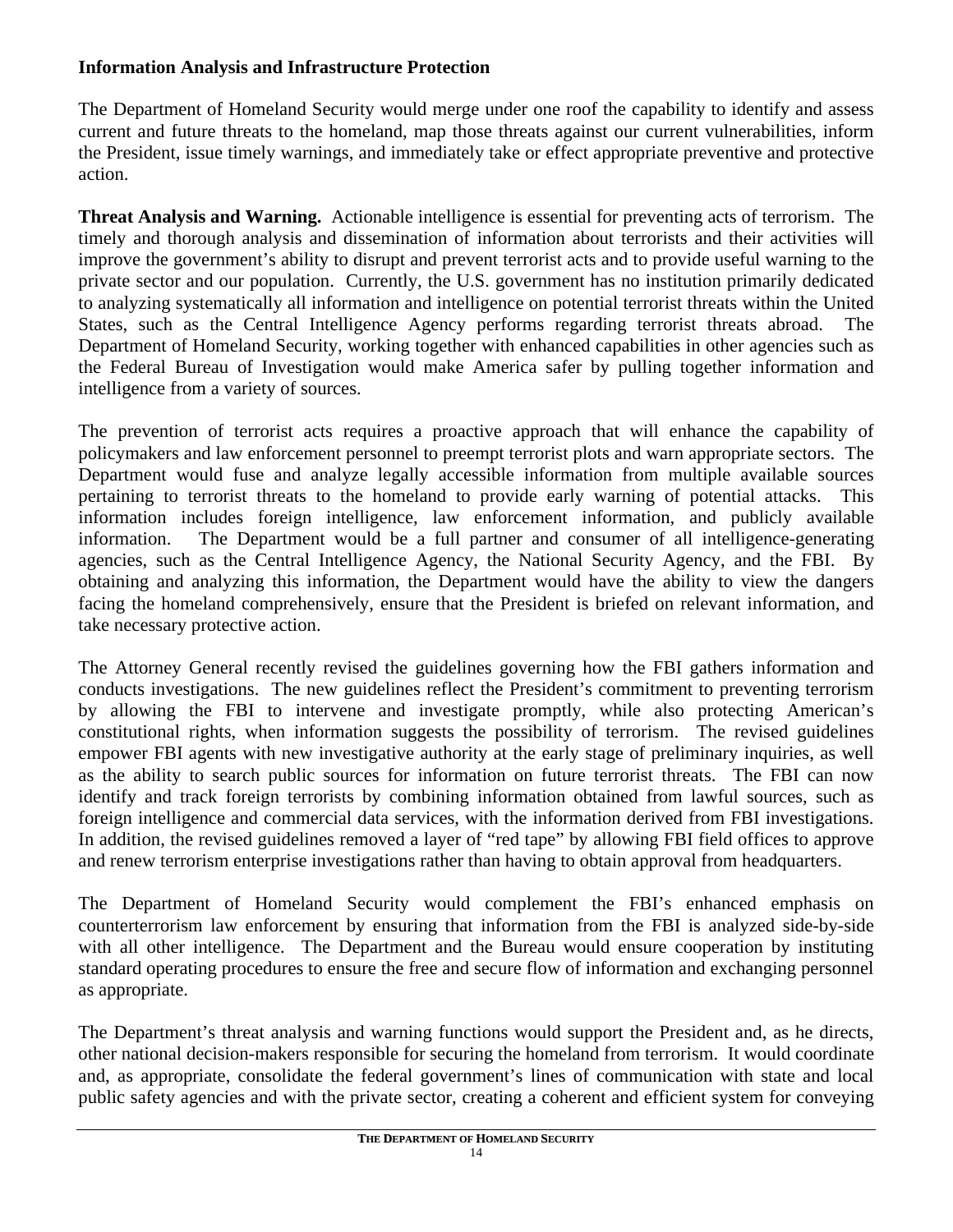actionable intelligence and other threat information. The Department would administer the Homeland Security Advisory System and be responsible for public alerts.

The Department of Homeland Security would translate analysis into action in the shortest possible time – a critical factor in preventing or mitigating terrorist attacks, particularly those involving weapons of mass destruction. Because of the central importance of this mission, the Department would build excellence in its threat analysis and warning function, not only in terms of personnel, but also in terms of technological capabilities.

This proposal fully reflects the President's absolute commitment to safeguard our way of life, including the integrity of our democratic political system and the essential elements of our individual liberty. The Department of Homeland Security will not become a domestic intelligence agency.

**Critical Infrastructure Protection.** The attacks of September 11 highlighted the fact that terrorists are capable of causing enormous damage to our country by attacking our critical infrastructure – those assets, systems, and functions vital to our national security, governance, public health and safety, economy, and national morale.

The Department of Homeland Security would coordinate a national effort to secure America's critical infrastructure. Protecting America's critical infrastructure is the shared responsibility of federal, state, and local government, in active partnership with the private sector, which owns approximately 85 percent of our nation's critical infrastructure. The new Department of Homeland Security will concentrate this partnership in a single government agency responsible for coordinating a comprehensive national plan for protecting our infrastructure. The Department will give state, local, and private entities one primary contact instead of many for coordinating protection activities with the federal government, including vulnerability assessments, strategic planning efforts, and exercises.

The Department would build and maintain a comprehensive assessment of our nation's infrastructure sectors: food, water, agriculture, health systems and emergency services, energy (electrical, nuclear, gas and oil, dams), transportation (air, road, rail, ports, waterways), information and telecommunications, banking and finance, energy, transportation, chemical, defense industry, postal and shipping, and national monuments and icons. The Department would develop and harness the best modeling, simulation, and analytic tools to prioritize effort, taking as its foundation the National Infrastructure Simulation and Analysis Center (currently part of the Department of Energy). The Department would direct or coordinate action to protect significant vulnerabilities, particularly targets with catastrophic potential such as nuclear power plants, chemical facilities, pipelines, and ports, and would establish policy for standardized, tiered protective measures tailored to the target and rapidly adjusted to the threat.

Our nation's information and telecommunications systems are directly connected to many other critical infrastructure sectors, including banking and finance, energy, and transportation. The consequences of an attack on our cyber infrastructure can cascade across many sectors, causing widespread disruption of essential services, damaging our economy, and imperiling public safety. The speed, virulence, and maliciousness of cyber attacks have increased dramatically in recent years. Accordingly, the Department of Homeland Security would place an especially high priority on protecting our cyber infrastructure from terrorist attack by unifying and focusing the key cyber security activities performed by the Critical Infrastructure Assurance Office (currently part of the Department of Commerce) and the National Infrastructure Protection Center (FBI). The Department would augment those capabilities with the response functions of the Federal Computer Incident Response Center (General Services Administration). Because our information and telecommunications sectors are increasingly interconnected, the Department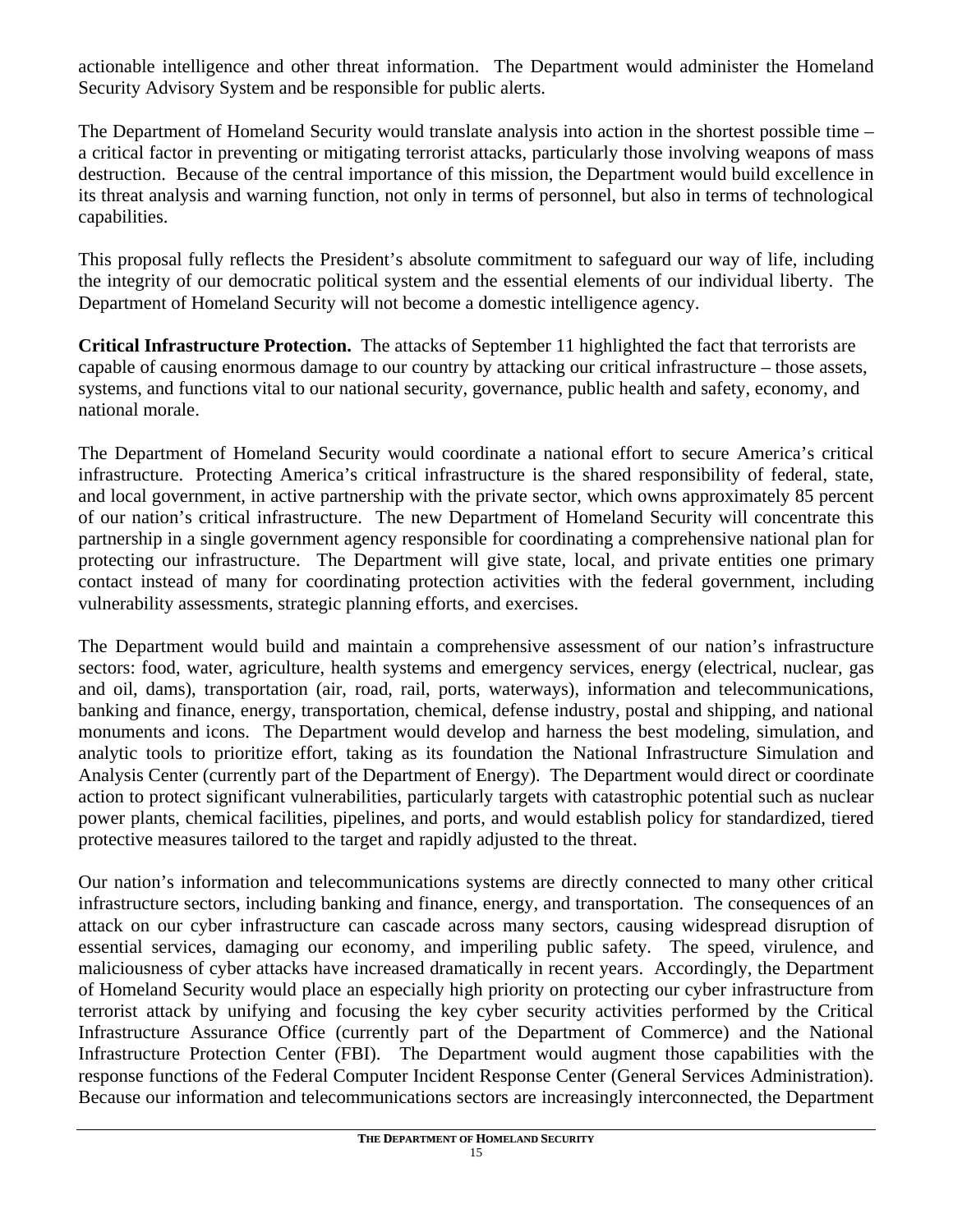would also assume the functions and assets of the National Communications System (Department of Defense), which coordinates emergency preparedness for the telecommunications sector.

# **State, Local, and Private Sector Coordination**

The nature of American society and the structure of American governance make it impossible to achieve the goal of a secure homeland through federal Executive Branch action alone. The Administration's approach to homeland security is based on the principles of shared responsibility and partnership with the Congress, state and local governments, the private sector, and the American people.

The Department of Homeland Security would coordinate, simplify, and where appropriate consolidate government relations on its issues for America's state and local agencies. It would coordinate federal homeland security programs and information with state and local officials.

The Department would give state and local officials one primary contact instead of many, and would give these officials one contact when it comes to matters related to training, equipment, planning, exercises and other critical homeland security needs. It would manage federal grant programs for enhancing the preparedness of firefighters, police, and emergency medical personnel. It would set standards for state and local preparedness activities and equipment to ensure that these funds are spent according to good statewide and regional plans. To fulfill these preparedness missions, the Department of Homeland Security would incorporate the Department of Justice's Office of Domestic Preparedness, the Federal Bureau of Investigation's National Domestic Preparedness Office, and the Federal Emergency Management Agency's Office of National Preparedness.

# **United States Secret Service**

The primary mission of the United States Secret Service is to protect the President, Vice President, and other national leaders. The Service also contributes its specialized protective expertise to planning for events of national significance (National Special Security Events). In addition, the Service combats counterfeiting, cyber-crime, identity fraud, and access device fraud, all closely tied to the terrorist threat. Under the President's proposal, the Secret Service would report directly to the Secretary of Homeland Security. While the Service would remain intact and not be merged with any other Department function, the Service's unique and highly specialized expertise would complement the core mission of the new Department.

# **Non-Homeland Security Functions**

The Department of Homeland Security would have a number of functions that are not directly related to securing the homeland against terrorism. By incorporating the emergency management mission of FEMA, it would be responsible for natural disasters. Through the Coast Guard, it would be responsible for search and rescue and other maritime functions. By incorporating the INS, it would be responsible for immigration and naturalization services. Through the Secret Service, it would be responsible for fighting counterfeiters. And by incorporating the Customs Service it would be responsible for stopping drug smuggling.

# **The New Department Would Improve Efficiency Without Growing Government**

The Department of Homeland Security must be an agile, fast-paced, and responsive organization that takes advantage of  $21<sup>st</sup>$ -century technology and management techniques to meet a  $21<sup>st</sup>$ -century threat.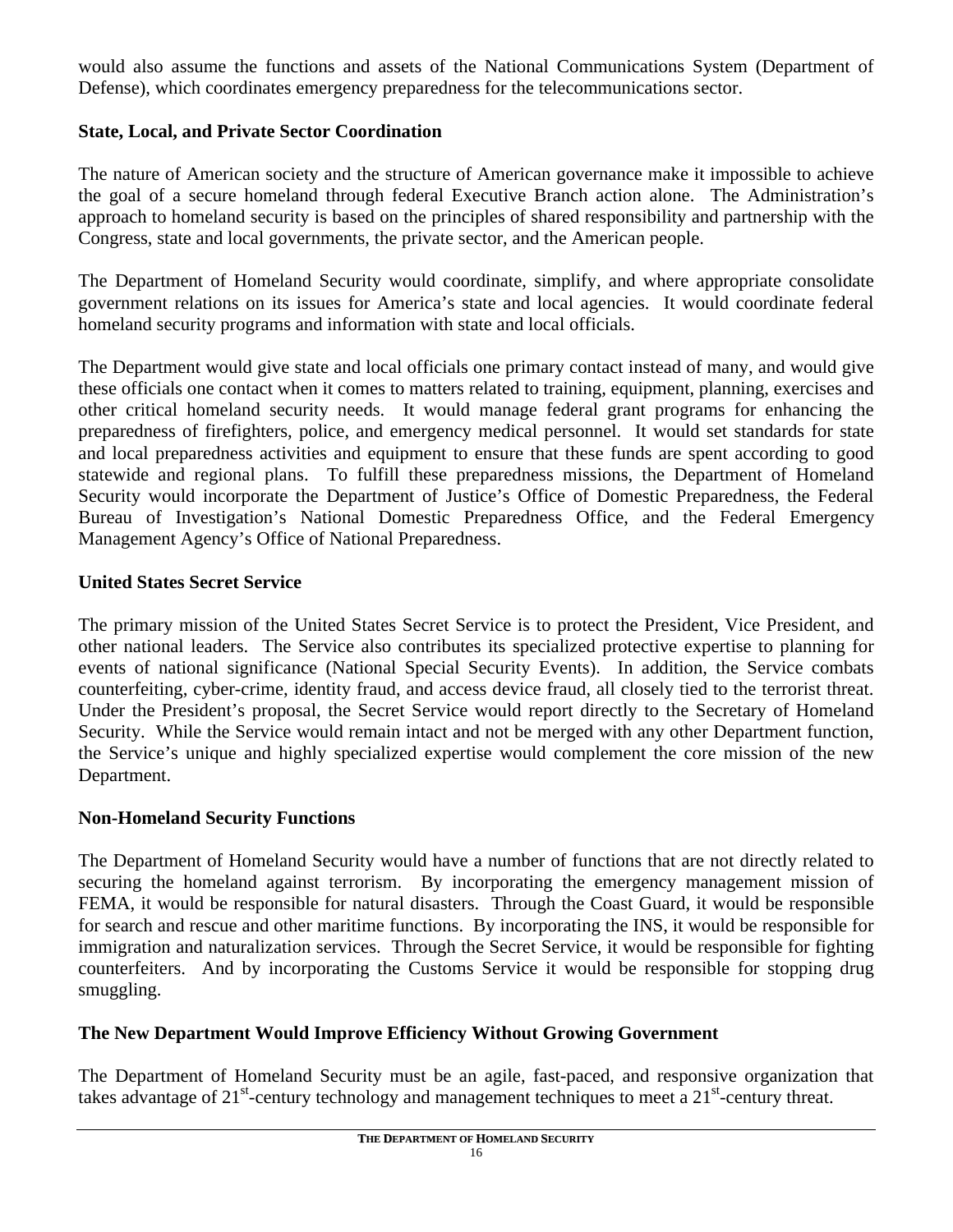The creation of a Department of Homeland Security would not "grow" government. The new Department would be funded within the total monies requested by the President in his FY 2003 budget already before Congress for the existing components. The cost of the new elements (such as the threat analysis unit and the state, local, and private sector coordination functions), as well as department-wide management and administration units, can be funded from savings achieved by eliminating redundancies inherent in the current structure.

Going forward, increased resources may be required to meet emerging challenges, but by minimizing duplication of effort and lack of coordination we can ensure that any growth is limited to what is absolutely required. By combining and integrating functions that are currently fragmented, the Department of Homeland Security would:

- **Enhance operational efficiencies** in field units with overlapping missions. For example, the deployment of a cross-trained work force would provide more cost efficient inspection activities at the ports of entry than exist today with three separate units. Integration would allow for a more productive workforce at the agent level and elimination of parallel overhead structures in the field, as well as at headquarters.
- **Reduce redundant information technology spending**. Development of a single enterprise architecture for the department would result in elimination of the sub-optimized, duplicative, and poorly coordinated systems that are prevalent in government today. There would be rational prioritization of projects necessary to fund homeland security missions based on an overall assessment of requirements rather than a tendency to fund all good ideas beneficial to a separate unit's individual needs even if similar systems are already in place elsewhere.
- **Effective management of research and development spending** would be facilitated by central control of research and development funding based, again, on overall homeland security priorities.
- **Better asset utilization** could be gained through consolidation and joint, comprehensive capital planning, procurement, and maintenance. This would pertain to boats, vehicles, and planes, as well as property management.
- **Consolidated, streamlined grant making** would promote targeted, effective programs at the state and local level, stretching the federal dollar further than is possible in the environment of multiple funding sources with sometimes overlapping missions.

In order to respond to rapidly changing conditions, the Secretary would need to have great latitude in redeploying resources, both human and financial. The Secretary should have broad reorganizational authority in order to enhance operational effectiveness, as needed. Moreover, the President will request for the Department significant flexibility in hiring processes, compensation systems and practices, and performance management to recruit, retain, and develop a motivated, high-performance and accountable workforce. When a job needs to be done the Department should be able to fill it promptly, at a fair compensation level, and with the right person. Likewise, employees should receive recognition for their achievements, but in cases where performance falls short, should be held accountable. Finally, the new Department should have flexible procurement policies to encourage innovation and rapid development and operation of critical technologies vital to securing the homeland.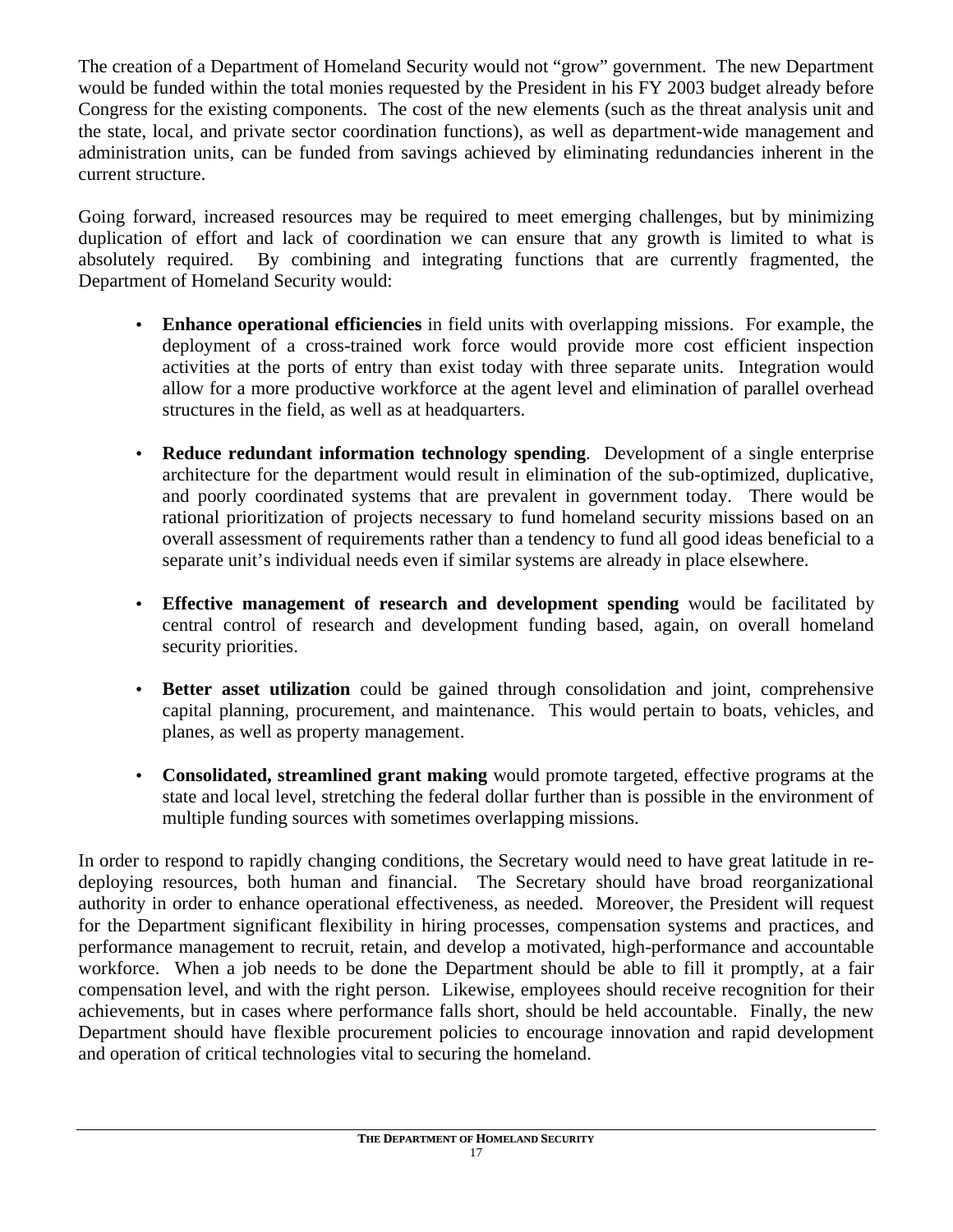#### **Planning, Transition, and Implementation Process**

The planning process for the new Department has already begun. During this period, the Office of Homeland Security will maintain vigilance and continue to coordinate the other federal agencies involved in homeland security. Until the Department of Homeland Security becomes fully operational, the proposed Department's designated components will continue to operate under existing chains of command.

The formal transition process would begin once Congress acts on the President's proposal and the President signs it into law. Under the President's plan, the new Department would be established by January 1, 2003, with integration of some components occurring over a longer period of time. To avoid gaps in leadership coverage, the President's proposal contemplates that appointees who have already been confirmed by the Senate would be able to transfer to new positions without a second confirmation process.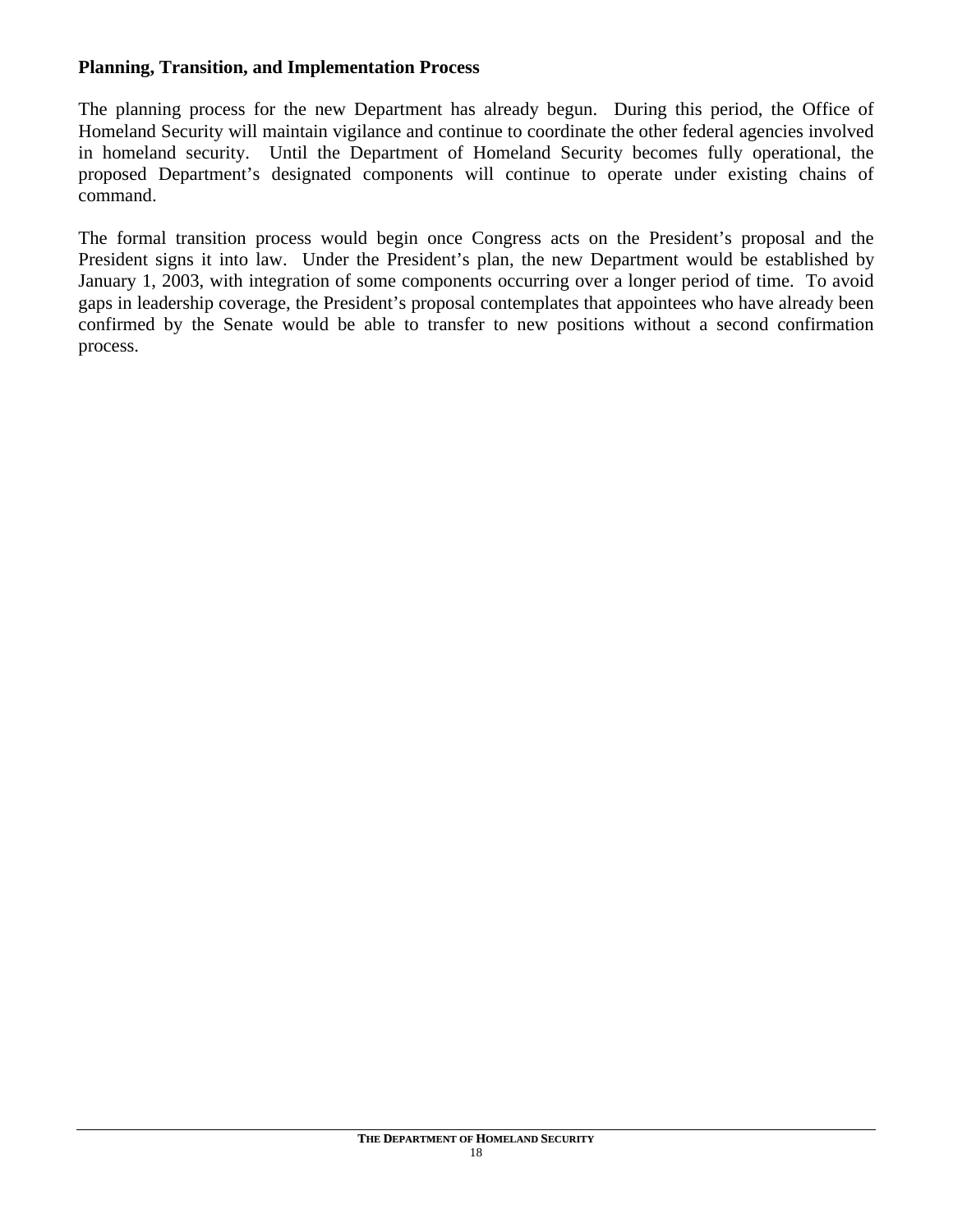# **ADMINISTRATION HOMELAND SECURITY ACTIONS SINCE SEPTEMBER 11**

| Sep $11$ | America attacked                                                                                                                                                                                                                                                                                                                                                                                               |
|----------|----------------------------------------------------------------------------------------------------------------------------------------------------------------------------------------------------------------------------------------------------------------------------------------------------------------------------------------------------------------------------------------------------------------|
| Sep 11   | Department of Defense begins combat air patrols over U.S. cities                                                                                                                                                                                                                                                                                                                                               |
| Sep 11   | Department of Transportation grounds all U.S. private aircraft                                                                                                                                                                                                                                                                                                                                                 |
| Sep 11   | FEMA activates Federal Response Plan                                                                                                                                                                                                                                                                                                                                                                           |
| Sep 11   | U.S. Customs goes to Level 1 alert at all border ports of entry                                                                                                                                                                                                                                                                                                                                                |
| Sep 11   | HHS activates (for the first time ever) the National Disaster Medical System, dispatching<br>more than 300 medical and mortuary personnel to the New York and Washington, D.C.<br>areas, dispatching one of eight 12-hour emergency "push packages" of medical supplies, and<br>putting 80 Disaster Medical Assistance Teams nationwide and 7,000 private sector medical<br>professionals on deployment alert. |
| Sep 11   | Nuclear Regulatory Commission advises all nuclear power plants, non-power reactors,<br>nuclear fuel facilities and gaseous diffusion plants go to the highest level of security. All<br>complied.                                                                                                                                                                                                              |
| Sep 11   | President orders federal disaster funding for New York                                                                                                                                                                                                                                                                                                                                                         |
| Sep 11   | FEMA deploys National Urban Search and Rescue Response team                                                                                                                                                                                                                                                                                                                                                    |
| Sep 11   | FEMA deploys US Army Corp of Engineers to assist debris removal                                                                                                                                                                                                                                                                                                                                                |
| Sep 12   | FEMA deploys emergency medical and mortuary teams to NY and Washington                                                                                                                                                                                                                                                                                                                                         |
| Sep 12   | FAA allows limited reopening of the nation's commercial airspace system to allow flights<br>that were diverted on September 11 to continue to their original destinations                                                                                                                                                                                                                                      |
| Sep 13   | President orders federal aid for Virginia                                                                                                                                                                                                                                                                                                                                                                      |
| Sep 13   | Departments of Justice and Treasury deploy Marshals, Border Patrol, and Customs officials<br>to provide a larger police presence at airports as they reopen                                                                                                                                                                                                                                                    |
| Sep 14   | President proclaims a national emergency (Proc. 7463)                                                                                                                                                                                                                                                                                                                                                          |
| Sep 14   | President orders ready reserves of armed forces to active duty                                                                                                                                                                                                                                                                                                                                                 |
| Sep 14   | FBI Releases List of Nineteen Suspected Terrorists                                                                                                                                                                                                                                                                                                                                                             |
| Sep 17   | Attorney General directs the establishment of 94 Anti-Terrorism Task Forces, one<br>for each United States Attorney Office                                                                                                                                                                                                                                                                                     |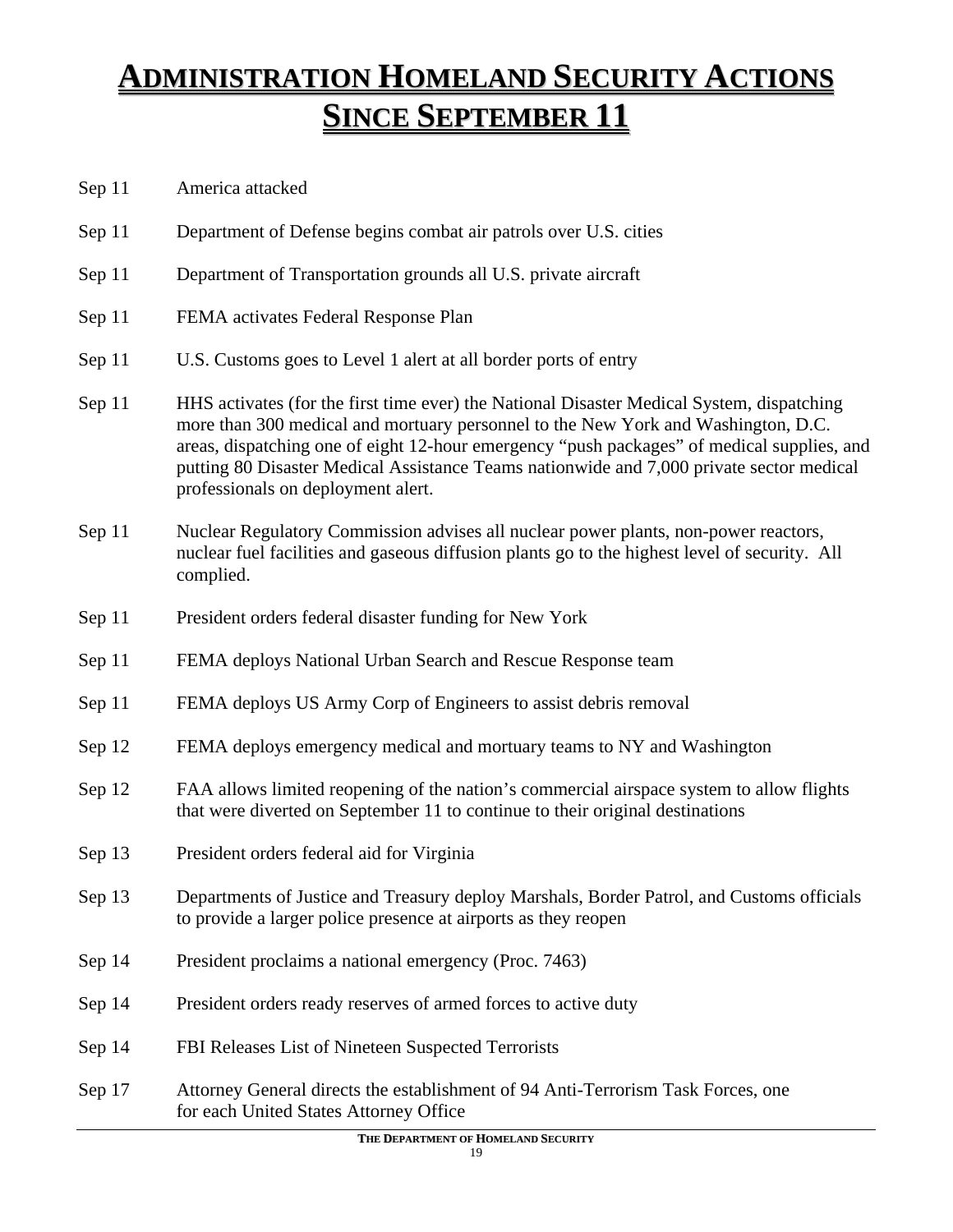| Sep 18 | President signs authorization for Use of Military Force bill                                                                                                                                                                                 |
|--------|----------------------------------------------------------------------------------------------------------------------------------------------------------------------------------------------------------------------------------------------|
| Sep 18 | President authorizes additional disaster funding for New York                                                                                                                                                                                |
| Sep 20 | President addresses Congress, announces creation of the Office of Homeland<br>Security and appointment of Governor Tom Ridge as Director                                                                                                     |
| Sep 21 | HHS announces that more than \$126 million (part of \$5 billion the President released for<br>disaster relief) is being provided immediately to support health services provided in the wake<br>of the attacks.                              |
| Sep 22 | President signs airline transportation legislation, providing tools to assure the safety and<br>immediate stability of our Nation's commercial airline system, and establish a process for<br>compensating victims of the terrorist attacks. |
| Sep 25 | The first of approximately 7,200 National Guard troops begin augmenting security at 444<br>airports                                                                                                                                          |
| Sep 27 | The FBI releases photographs of 19 individuals believed to be the 9/11 hijackers                                                                                                                                                             |
| Sep    | Coast Guard immediately mobilized more than 2,000 Reservists in the largest homeland<br>defense and port security operation since World War II.                                                                                              |
| Oct 1  | FEMA declares over \$344 million committed to New York recovery so far                                                                                                                                                                       |
| Oct 4  | Robert Stevens dies of anthrax in Florida - first known victim of biological terrorism                                                                                                                                                       |
| Oct 8  | President swears-in Governor Ridge as Assistant to the President for Homeland Security,<br>and issues Executive Order creating OHS                                                                                                           |
| Oct 9  | President swears-in General (Retired) Wayne Downing as Director of the Office of<br>Combating Terrorism, and issues Executive order creating OCT.                                                                                            |
| Oct 10 | President unveils "most wanted" terrorists                                                                                                                                                                                                   |
| Oct 12 | FAA restores general aviation in 15 major metropolitan areas                                                                                                                                                                                 |
| Oct 16 | President issues Executive Order establishing the President's Critical Infrastructure<br>Protection Board to coordinate and have cognizance of Federal efforts and programs that<br>relate to protection of information systems              |
| Oct 21 | FAA restores general aviation in 12 more major metropolitan areas                                                                                                                                                                            |
| Oct 22 | President issues Executive Order for HHS to exercise certain contracting authority<br>in connection with national defense functions.                                                                                                         |
| Oct 23 | U.S. Customs Service creates new Office of Anti-Terrorism                                                                                                                                                                                    |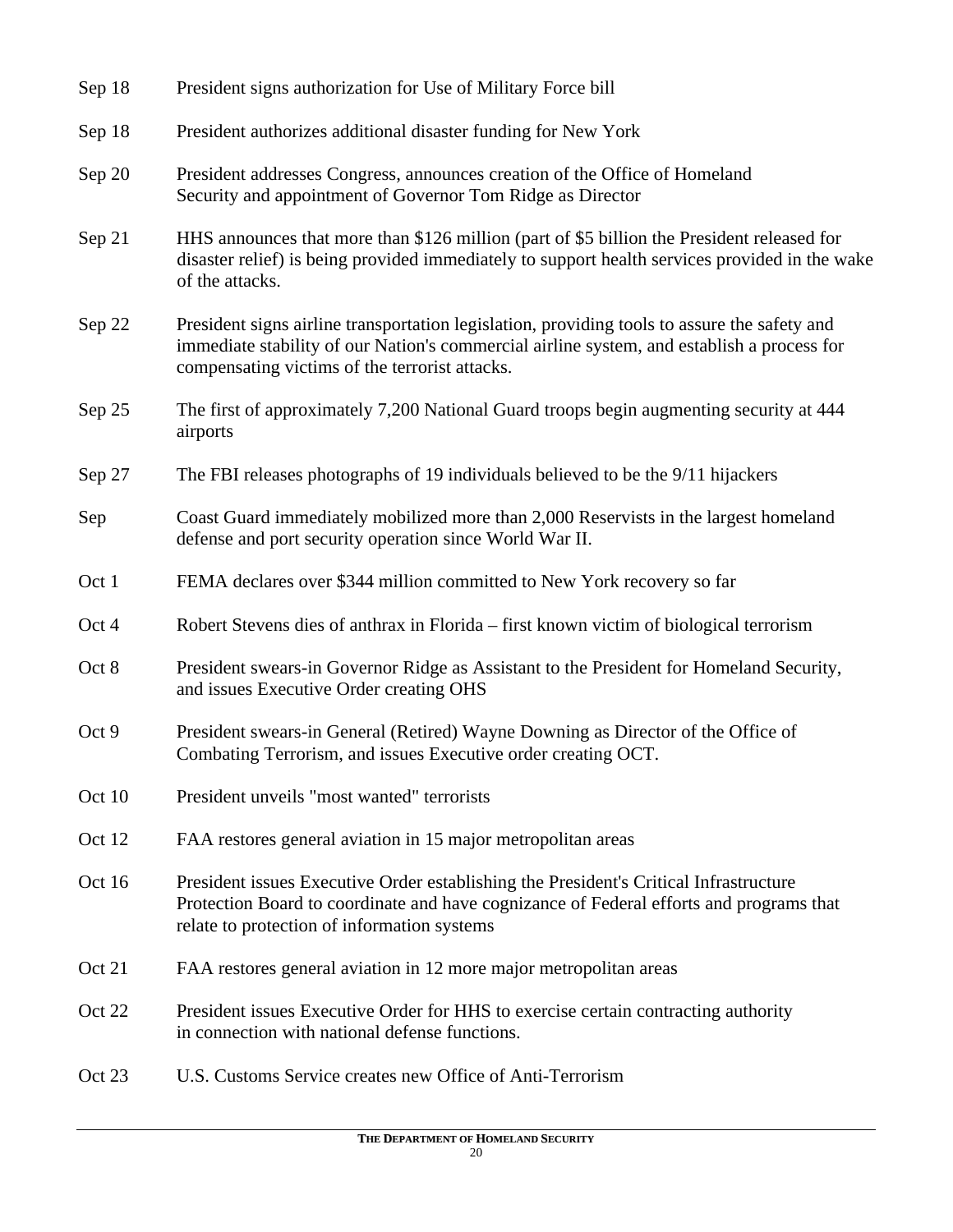| Oct 25        | Department of Treasury launches Operation Greenquest, a new multi-agency<br>financial enforcement initiative bringing the full scope of the government's financial<br>expertise to bear against sources of terrorist funding.                                                                 |
|---------------|-----------------------------------------------------------------------------------------------------------------------------------------------------------------------------------------------------------------------------------------------------------------------------------------------|
| Oct 26        | President signs the USA Patriot Act                                                                                                                                                                                                                                                           |
| Oct 29        | President chairs first meeting of the Homeland Security Council. Issues Homeland Security<br>Presidential Directive-1, establishing the organization and operation of the HSC, and HSPD-<br>2, establishing the Foreign Terrorist Tracking Task Force and increasing immigration<br>vigilance |
| Oct 30        | FAA restricts all private aircraft flying over nuclear facilities                                                                                                                                                                                                                             |
| Nov 8         | President announces that the Corporation for National and Community Service (CNCS) will<br>support homeland security, mobilizing more than 20,000 Senior Corps and AmeriCorps<br>participants                                                                                                 |
| Nov 8         | President Bush creates the Presidential Task Force on Citizen Preparedness in the<br>War Against Terrorism to help prepare Americans in their homes, neighborhoods,<br>schools, workplaces, places of worship and public places from the potential<br>consequences of terrorist attacks.      |
| Nov 15        | FEMA announces Individual and Family Grant program for disaster assistance                                                                                                                                                                                                                    |
| <b>Nov 28</b> | HHS awards contract to produce 155 million doses of smallpox vaccine by the end of 2002<br>to bring the total of doses in the nation's stockpile to 286 million, enough to protect every<br>United States citizen.                                                                            |
| <b>Nov 29</b> | Attorney General Ashcroft announces Responsible Cooperators Program, which will provide<br>immigration benefits to non-citizens who furnish information to help apprehend terrorists or<br>to stop terrorist attacks.                                                                         |
| Dec 3         | FBI implements first phase of headquarters reorganization                                                                                                                                                                                                                                     |
| Dec 10        | U.S. Customs launches "Operation Shield America" to prevent international terrorist<br>organizations from obtaining sensitive U.S. technology, weapons, and other equipment                                                                                                                   |
| Dec 12        | Governor Ridge and Canadian Foreign Minister John Manley sign a "smart border"<br>declaration and action plan to improve security and efficiency of the Northern border                                                                                                                       |
| Dec 19        | FAA restores general aviation in 30 major metropolitan areas                                                                                                                                                                                                                                  |
| Dec 28        | President issues Executive Orders on succession in federal agencies                                                                                                                                                                                                                           |
| Jan $10$      | President signs \$2.9 billion bioterrorism appropriations bill                                                                                                                                                                                                                                |
| Jan 11        | FAA publishes new standards to protect cockpits from intrusion and small arms fire or<br>fragmentation devices, such as grenades, requiring operators of more than 6,000 airplanes to<br>install reinforced doors by April 9, 2003.                                                           |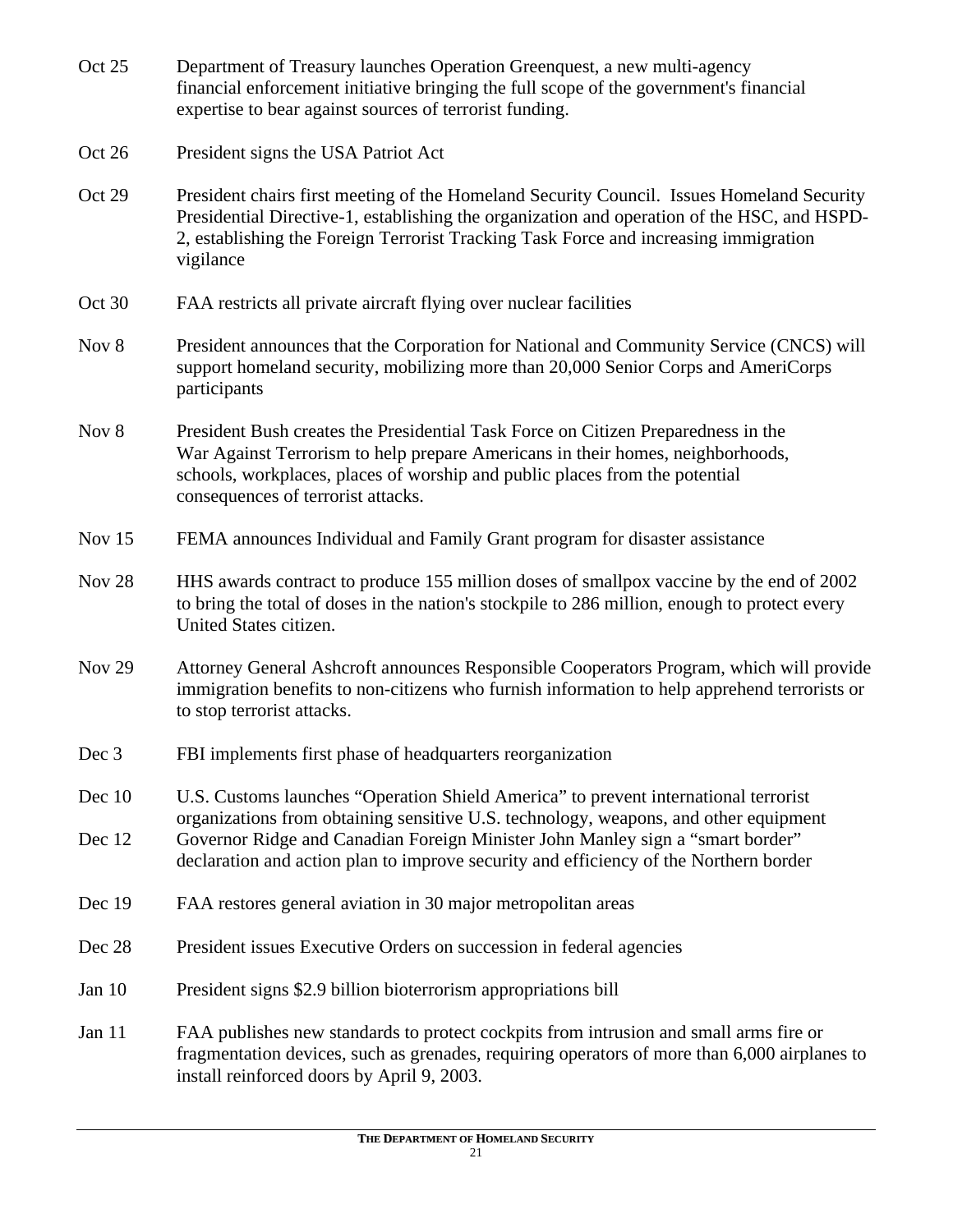| Jan 17                | President issues Executive Order authorizing the Secretary of Transportation to increase the<br>number of Coast Guard service members on active duty.                                                                                                                                                                        |
|-----------------------|------------------------------------------------------------------------------------------------------------------------------------------------------------------------------------------------------------------------------------------------------------------------------------------------------------------------------|
| Jan 17                | U.S. Customs announces Container Security Initiative                                                                                                                                                                                                                                                                         |
| Jan 17-18             | U.S. Border Patrol officials and other representatives of the INS meet with Native American<br>leaders and law enforcement officials jointly strengthen security along the Southwest and<br>Northern borders.                                                                                                                |
| Jan 17 $\&$<br>Jan 25 | FBI releases information, photographs, and FBI laboratory photographic retouches<br>on six suspected terrorists                                                                                                                                                                                                              |
| Jan 18                | Department of Transportation meets mandate to submit plans for training security screeners<br>and flight crews                                                                                                                                                                                                               |
| Jan 23                | FBI announces new hiring initiative for FBI Special Agents                                                                                                                                                                                                                                                                   |
| Jan 28                | Congress confirms appointment of John W. Magaw as Under Secretary of Transportation for<br>Security                                                                                                                                                                                                                          |
| Jan 30                | President issues Executive Order establishing the USA Freedom Corps, encouraging all<br>Americans to serve their country for the equivalent of at least 2 years (4,000 hours) over<br>their lifetimes.                                                                                                                       |
| Jan 31                | HHS announces state allotments of \$1.1 billion to help strengthen their capacity to respond<br>to bioterrorism and other public health emergencies resulting from terrorism.                                                                                                                                                |
| Feb 3                 | United States Secret Service ensures security of Super Bowl XXXVI, a<br><b>National Special Security Event</b>                                                                                                                                                                                                               |
| Feb 4                 | President submits the President's Budget for FY 2003 to the Congress, directing \$37.7<br>billion to homeland security, up from \$19.5 billion in FY 2002.                                                                                                                                                                   |
| Feb 6                 | Attorney General Ashcroft announces rule change to Board of Immigration Appeals to<br>eliminate backlog, prevent unwarranted delays and improve the quality of board decision-<br>making while ensuring that those in our immigration court system enjoy the full protections<br>of due process.                             |
| Feb 8-24              | United States Secret Service ensures security of the 2002 Winter Olympics, a<br><b>National Special Security Event</b>                                                                                                                                                                                                       |
| Feb 25                | Soldiers of the U.S. Army National Guard begin to deploy to augment border<br>security                                                                                                                                                                                                                                       |
| Feb 26                | Nuclear Regulatory Commission orders all 104 commercial nuclear power plants to<br>implement interim compensatory security measures, formalizing measures taken in response<br>to NRC advisories since September 11, and imposing additional security enhancements as a<br>result of on-going comprehensive security review. |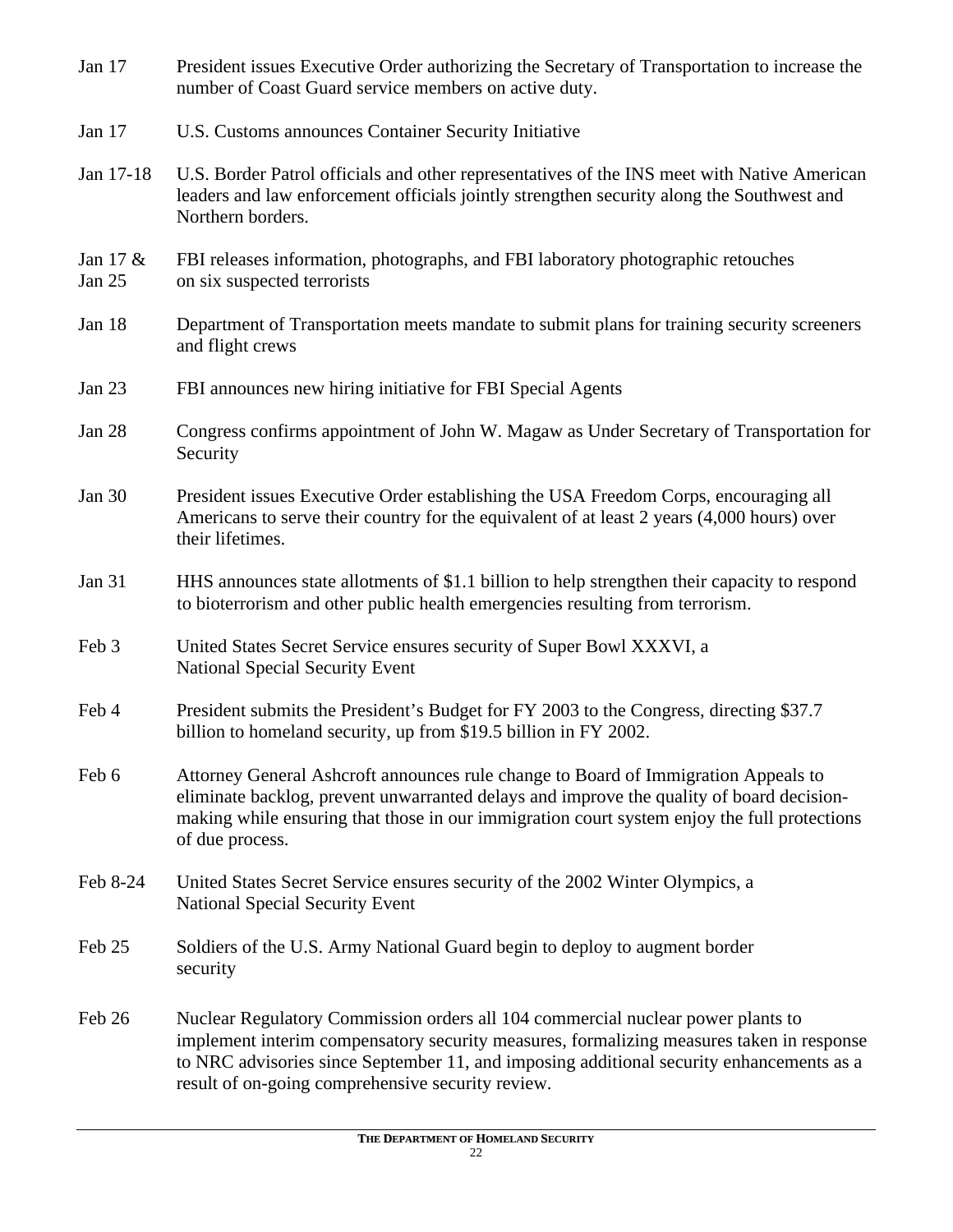| Mar 1  | U.S. Customs Service announces action plan to ensure international air carrier compliance<br>with regulations requiring passenger and crew information prior to arrival in the U.S. on<br>flights from foreign locations.                                                                                                                                       |
|--------|-----------------------------------------------------------------------------------------------------------------------------------------------------------------------------------------------------------------------------------------------------------------------------------------------------------------------------------------------------------------|
| Mar 5  | Attorney General Ashcroft announces National Security Coordination Council to ensure<br>seamless coordination of all functions of the Department of Justice relating to national<br>security, particularly efforts to combat terrorism.                                                                                                                         |
| Mar 8  | To date, the U.S. Coast Guard has conducted over 35,000 port security patrols and 3,500 air<br>patrols; boarded over 10,000 vessels including over 2,000 "high interest vessels;" escorted<br>6,000 vessels in and out of ports including 2,000 escorted by Sea Marshalls; maintained over<br>124 security zones; and recalled 2,900 Reservists to active duty. |
| Mar 12 | President establishes the Homeland Security Advisory System (HSPD-3)                                                                                                                                                                                                                                                                                            |
| Mar 19 | President issues Executive Order establishing the President's Homeland Security Advisory<br>Council                                                                                                                                                                                                                                                             |
| Mar 22 | Secretary of State Powell and Mexico Interior Minister Santiago Creel sign a "smart border"<br>declaration and action plan to improve security and efficiency of the Southern border                                                                                                                                                                            |
| Mar 25 | U.S. Customs officers begin partnership with Canadian Customs officers to inspect U.S.-<br>bound cargo upon its first arrival in the ports of Montreal, Halifax, and Vancouver                                                                                                                                                                                  |
| Mar 25 | Nuclear Regulatory Commission orders Honeywell International, Inc., a uranium conversion<br>facility in Illinois, to immediately implement interim compensatory security measures.                                                                                                                                                                              |
| Mar 29 | HHS announces it will obtain more than 75 million additional doses of smallpox vaccine<br>from Aventis Pasteur Inc., provided the supply, stored in a secure location since 1972, is<br>proven safe and effective.                                                                                                                                              |
| Apr 5  | NRC forms Office of Security to streamline security, safeguards and incident response<br>activities                                                                                                                                                                                                                                                             |
| Apr 8  | INS implements rule changes governing an alien's ability to begin a course of study<br>the period of time visitors are permitted to remain in the United States                                                                                                                                                                                                 |
| Apr 16 | U.S. Customs launches the Customs-Trade Partnership Against Terrorism                                                                                                                                                                                                                                                                                           |
| Apr 22 | FBI Director Mueller announces key management positions in the counterterrorism<br>division                                                                                                                                                                                                                                                                     |
| Apr 30 | Transportation Security Administration announces successful implementation of Federal<br>passenger screeners at Baltimore-Washington airport                                                                                                                                                                                                                    |
| May 14 | President Signs Border Security and Visa Entry Reform Act                                                                                                                                                                                                                                                                                                       |
| May 19 | TSA issues 180 day progress report to Congress                                                                                                                                                                                                                                                                                                                  |
| May 22 | CIA creates new position of Associate Director of Central Intelligence for                                                                                                                                                                                                                                                                                      |